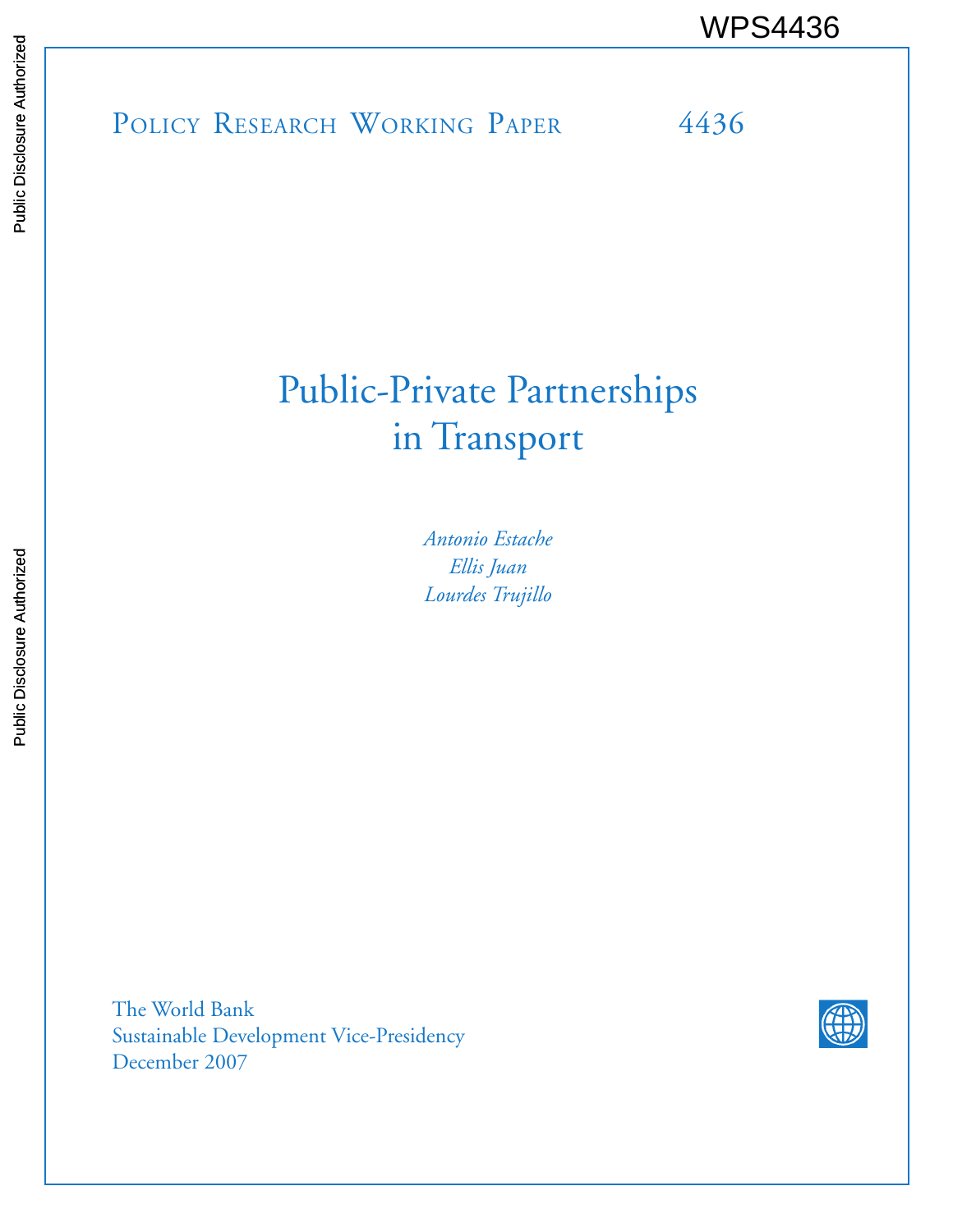POLICY RESEARCH WORKING PAPER 4436

## **Abstract**

This paper summarizes the evidence on the evolution of transport PPPs over the last 15 years or so. In the process, it provides a primer on the associated policy issues, including of the central role of project finance in the implementation of PPP policies and the debates on risk

allocation in the design of PPPs. The paper also offers a discussion of the increasingly well recognized residual roles for the public sector in transport, with an emphasis on the regulatory debates surrounding the adoption of PPP<sub>s</sub>.

This paper—Sustainable Development Vice-Presidency—part of a wider effort to increase awareness among policymakers and researchers of emerging issues in the design of public-private partnerships (PPP) in infrastructure. Policy Research Working Papers are also posted on the Web at http://econ.worldbank.org. The author may be contacted at ejuan@ worldbank.org.

*The Policy Research Working Paper Series disseminates the findings of work in progress to encourage the exchange of ideas about development issues. An objective of the series is to get the findings out quickly, even if the presentations are less than fully polished. The papers carry the names of the authors and should be cited accordingly. The findings, interpretations, and conclusions expressed in this paper are entirely those of the authors. They do not necessarily represent the views of the International Bank for Reconstruction and Development/World Bank and its affiliated organizations, or those of the Executive Directors of the World Bank or the governments they represent.*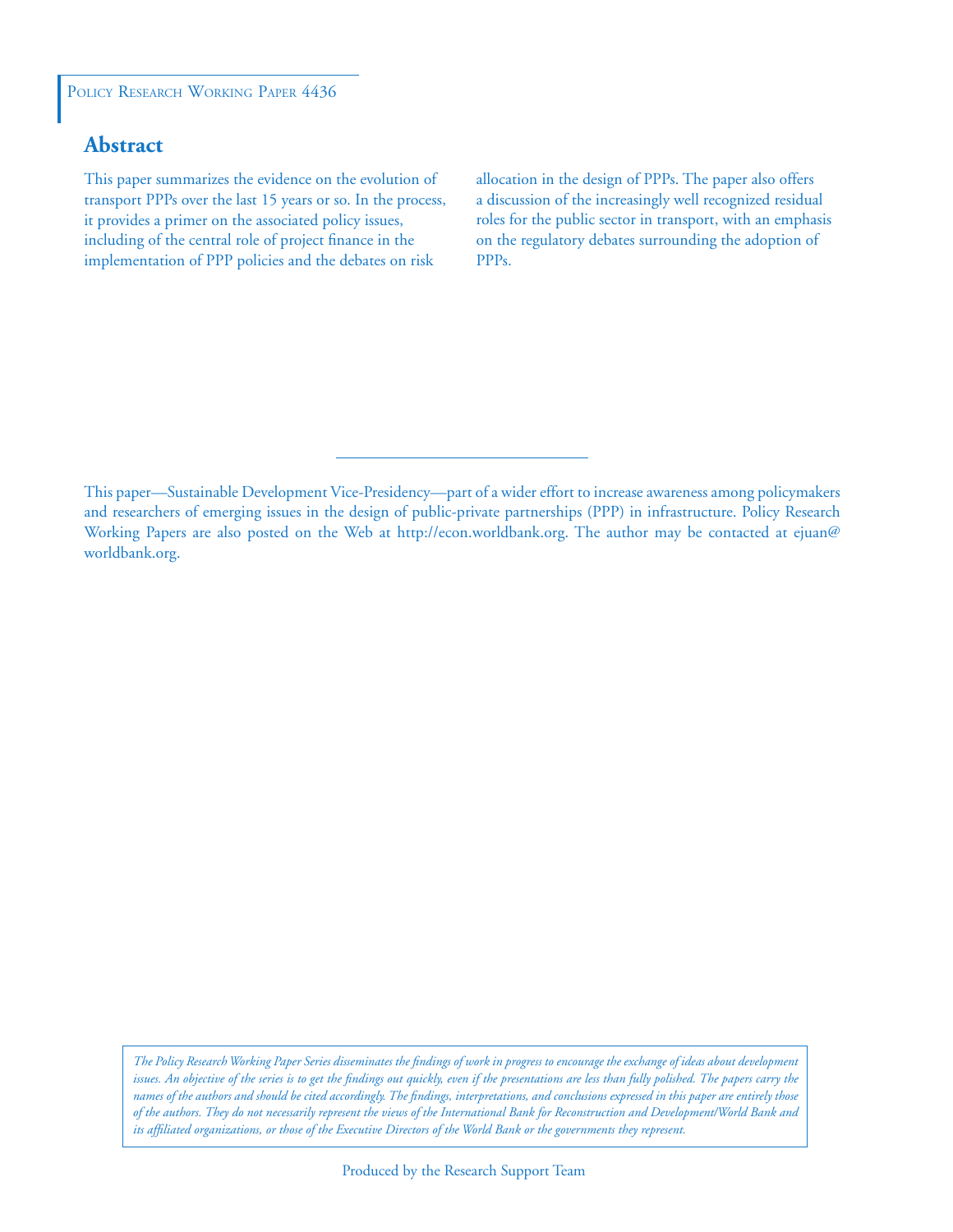# **Public-Private Partnerships in Transport**

**Antonio Estache (World Bank and ECARES, ULB)** 

> **Ellis Juan (World Bank)**

**Lourdes Trujillo (ULPGC, Spain**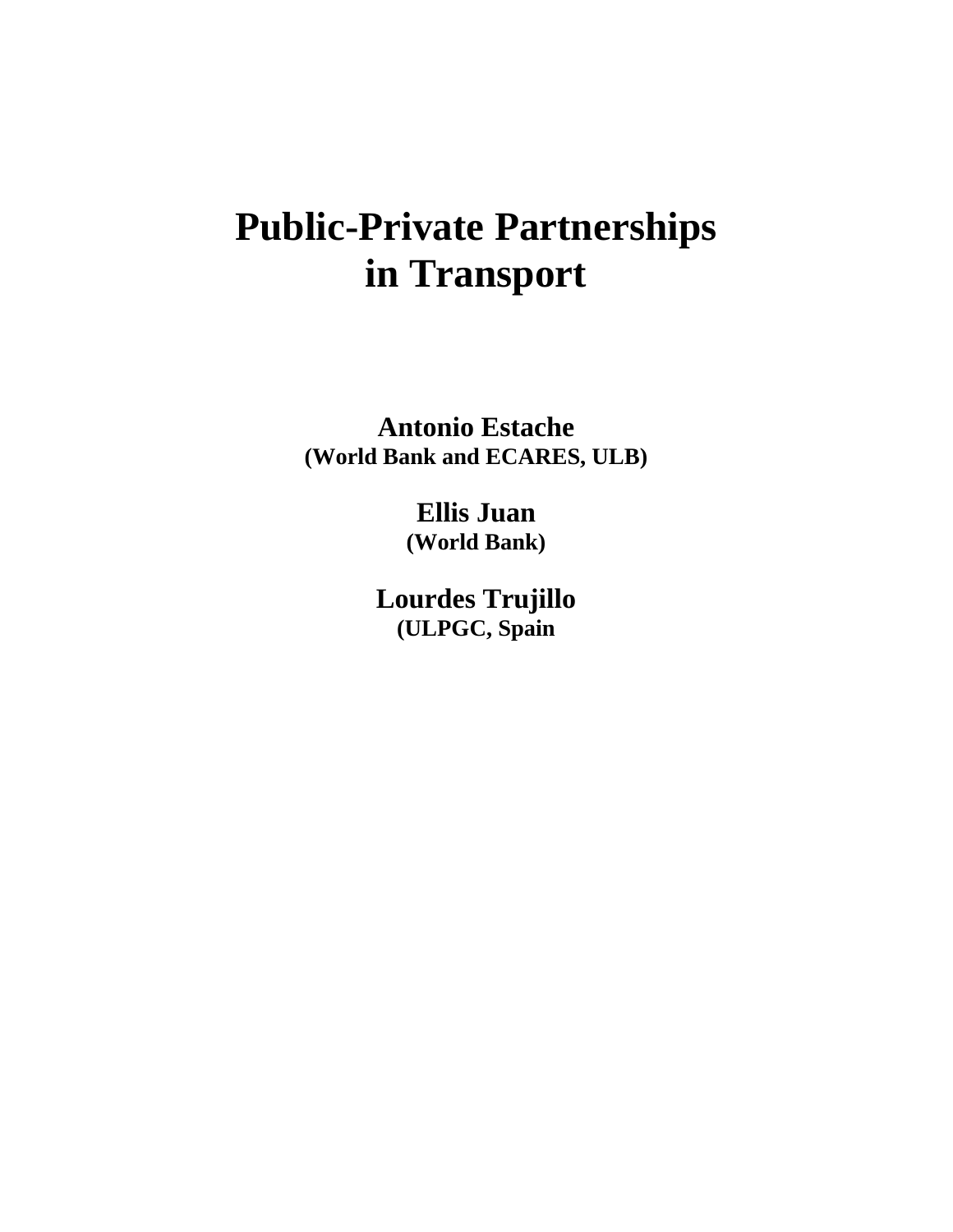### **1. Introduction**

-

This  $21<sup>st</sup>$  century has started with significant ideological changes involving an increasing popular rejection of a strong role for the private sector in the management and financing of public services. This change is most obvious in developing countries but is not a minor phenomenon elsewhere, most obviously in Continental Europe and to some extent in the UK. Despite these changes, despite the high profile contract renegotiations in Latin America or Africa, despite the railways crisis in England and despite the recurring debate on the matter within the EU, public private partnerships (PPP) continue to be on the agenda of many politicians in both developed and developing countries.<sup>[1](#page-3-0)</sup>

For many governments, the main motivation is the need to reduce the fiscal costs of the transport sector. The concern to cut unit costs is often also present but less obviously so. It has usually been more present in Anglo-Saxon countries but increasingly so in other countries as well as indicated by the EU experience. The conviction that private operators are likely to be able to deliver services more efficiently is indeed often also a key driver of the continued effort to get into PPPs.

Whatever the driving force behind PPPs, they are expected to deliver infrastructure or services at reasonable cost and with attention to social aspects. They also increasingly involve the government making explicit comparisons with public funded and managed alternatives. Even when public sector borrowing costs will be lower, other factors are considered. These include the opportunity cost of public funds and foreign exchange, the efficiency and expertise the private sector might bring to the project and the availability of international liquidity to support specific project types which lend themselves well to some type of securitization.

<span id="page-3-0"></span> $1$  To our knowledge, there is no single definition of PPP. It covers a wide range of transactions where the private sector is assigned some responsibility, including investment. It ranges from management contracts with no investment obligations to concessions contracts with significant investment obligations in addition to operational and management obligations. In general, these contracts allow the private operators to collect money directy from the users. There are increasingly also many examples in which the government commits ex ante to cover the costs of financing the operations or investment.. The PFI initiative in the UK includes many examples of such contracts. Contract renegotiations often have the same outcome since governments end up subsidizing the operations which were supposed to be self financed when the contracts were signed.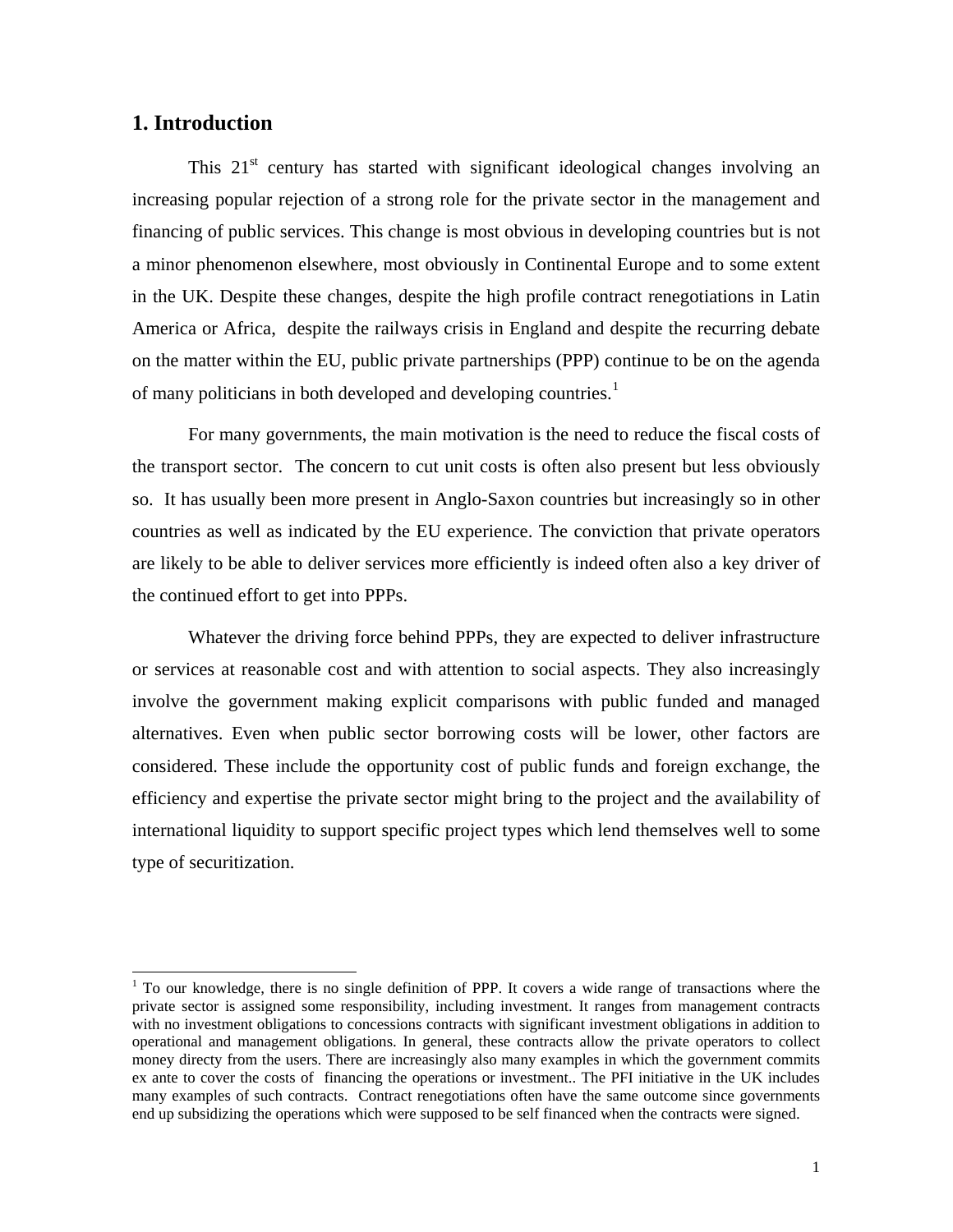To some extent, this continued enthusiasm may be counterintuitive in view of recurring international financial and liquidity crisis over the last 10-15 years. These crises should have reduced the interest in project finance to finance new toll roads, new airports, new ports, or new railways in emerging markets. Although after the financial crises in East Asia, Russia, Mexico, Brazil or Argentina during the 1990s, project financing almost systematically slowed down but it has also systematically recovered. This is because new sources of money continue to appear. From pension assets to emerging bond markets to new types of bank debt, liquidity is not lacking. Private capital flows to emerging markets reached a new peak in [2](#page-4-0)006, US\$ 623 billion<sup>2</sup>. Even if credit to some actors may be tighter, the global financial markets continue to be liquid and investors are still looking for predictable sources of revenue which most transport infrastructures are potentially capable of providing. Spreads may increase to hedge against increased credit risk and as a result increased de-leveraging but the market will not disappear. Transport infrastructure where the end-user is represented by corporate or commercial clients tends to be less risky given their higher payment capacity of tariffs and charges (i.e., airports, ports, cargo railways, etc.). Conversely, transport infrastructure where the end-user is represented by consumers tends to have more affordability issues and therefore higher risks (i.e., urban transport, toll roads, etc.).

 To some extent, this continued enthusiasm may be counterintuitive in view of recurring international financial and liquidity crisis over the last 10-15 years. These crises should have reduced the interest in project finance to finance new airports, new ports, new railways or new ports in emerging markets. Although after the financial crises in East Asia, Russia, Mexico, Brazil or Argentina during the 1990s, project financing almost systematically slowed down but it has also systematically recovered. This is because new sources of money continue to appear. From pension assets to emerging bond markets to new types of bank debt, liquidity is not lacking. Even if credit to some actors may be tighter, the global financial markets continue to be liquid and investors are still looking for predictable sources of revenue which most transport infrastructures are potentially capable of providing. Spreads may increase to hedge against increase credit risk and as a result increased de-leveraging but the market will not disappear.

<span id="page-4-0"></span><sup>2</sup> World Bank: Global Financial Markets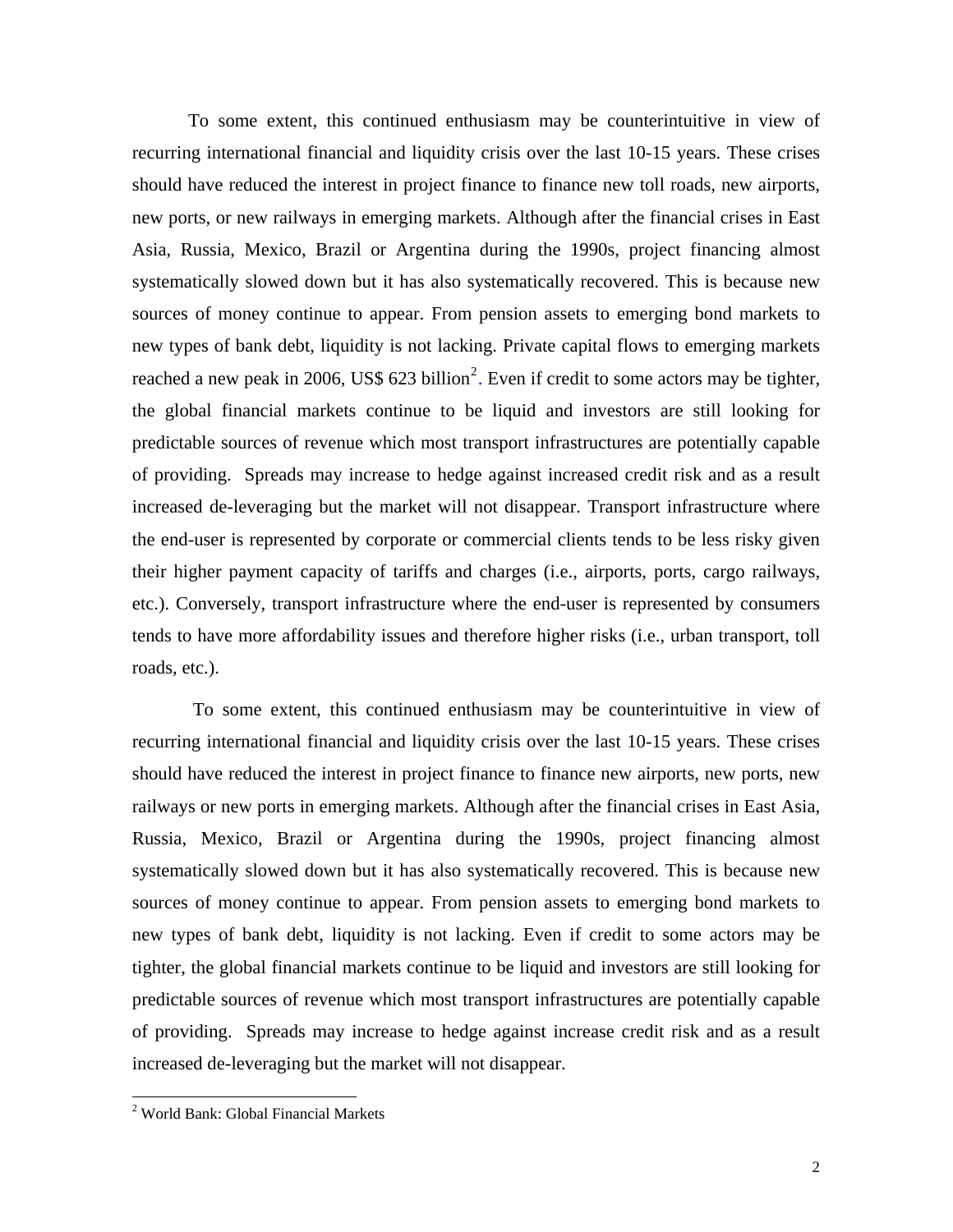Although the trend has favored the continued growth of PPP and is likely to continue doing so, some things changed in the way the public sector is associating with the private sector. Every crisis teaches the dealmakers something new about how to improve risk management. Every crisis also reveals an impressive creativity by these dealmakers who learn from the mistakes of the past. In the process, the nature of the deals evolves, so do their size and the level and types of leveraging. New types of financial instruments and contractual arrangements to ease PPP in transport continue to be developed.

Some things however don't change. First, forecasts of revenues, traffic, and economic activity continue to be overoptimistic, so that "best case" scenarios often continue to be "sold" as "base case" scenarios, helping to justify the investment decisions.<sup>[3](#page-5-0)</sup> Second, the lack of attention to project evaluation continues to support a willingness to use ever-larger amounts of debt in project capital structures. Even high-risk projects faced heavy debt servicing burdens. Long-term projects continue to be undertaken which use short-term debt, buoyed by confidence that when the debt matured, it will simply be "rolled over" on equivalent (or better) terms. Floating-rate debts are still common, further increasing interest rate risk. Projects that generated local currency revenues continue to be financed in international markets, even if lenders and borrowers know that exchange rates are decreasingly predictable in emerging markets. Third, governments continue to get into deals with risk allocations they don't recognize simply because they ignore the potential consequences of renegotiation. This may explain some of the highest renegotiation rates are observed in the transport sector.<sup>[4](#page-5-1)</sup>

This paper summarizes the evidence on the evolution of transport PPPs and in the process provides a primer on the associated policy issues. To do so, section 2 offers a brief overview of the evolution of the role of the private sector in transport infrastructure. Section 3 discusses the central role of project finance in the implementation of PPP policies. Section 4 covers the main debate on risk allocation in the design of PPPs. Section 5 addresses the main residual roles for the public sector in transport, with an emphasis on the regulatory debates surrounding the adoption of PPPs. Section 6 concludes.

 $\overline{a}$ 

<span id="page-5-0"></span> $3$  See Trujillo, Estache and Quinet (2002) or Flybjerg (???) for detailed discussion of the strategic motivations explaining recurring optimisms in traffic forecast.

<span id="page-5-1"></span> $4$  See Guasch (2002)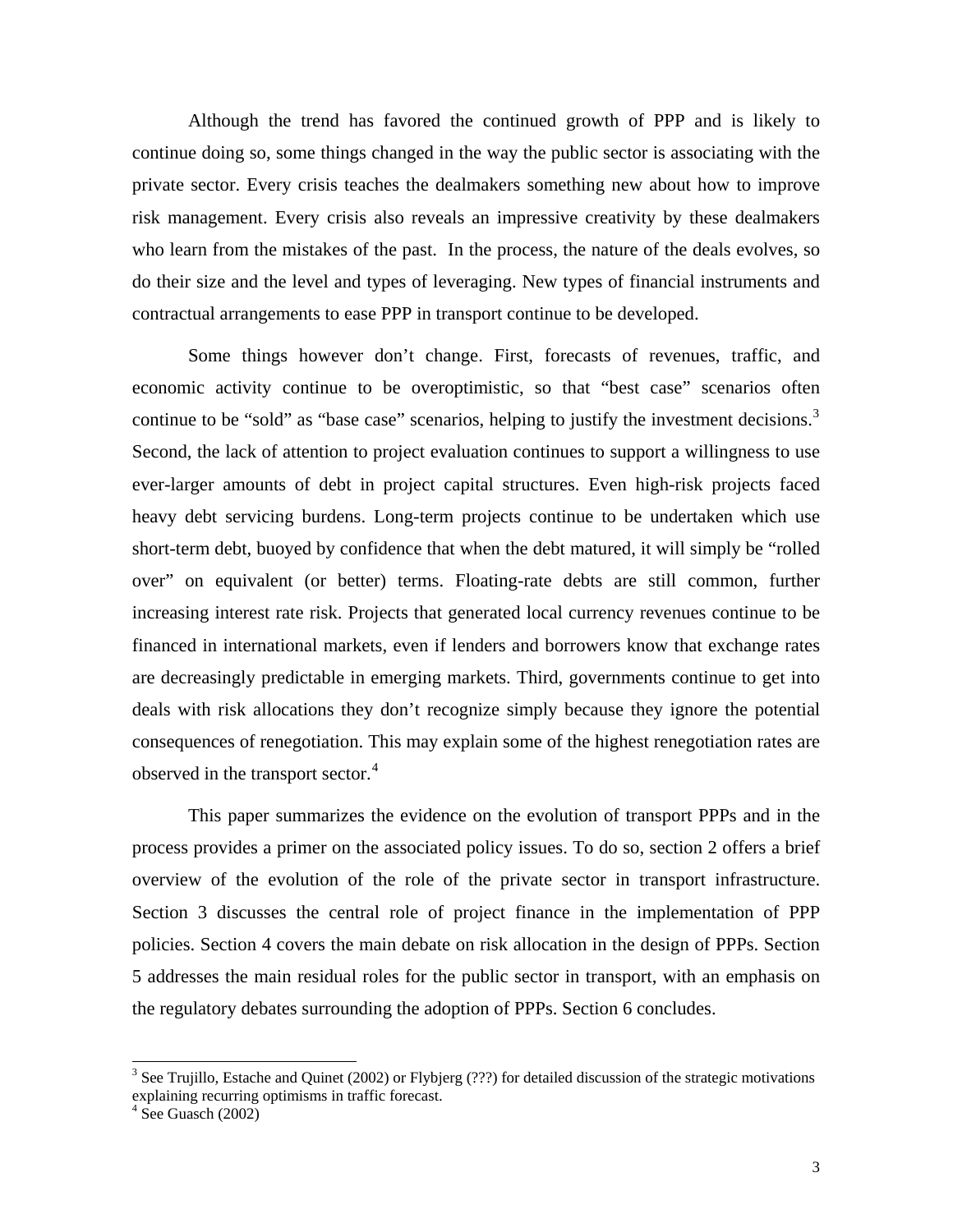## **2. The Rise of Private Participation in Transport**

The rise of PPPs in transport has its roots in broader worldwide privatization initiatives during the 1990s. While the catalyzer may have been the dramatic changes introduced by the Thatcher administration in the UK, the bulk of the transactions actually took place in developing countries. Figure 1 provides a snapshot of the dramatic increase in the involvement of the private sector in the development and funding of public facilities and services across infrastructure activities during the 1990s. It shows that transport benefited from a relatively small share of the private commitments to the sector (about 15% of the US\$1000 billion or so committed between 1990 and 2005 to all infrastructure sectors). It is also a relatively small share of the investment needs of the sector since the commitments made for this 15 years period represent very roughly the investment needed in 1 year in transport in the developing world.



While the amounts do not represent a huge share of the investment needs of the sector, they are very significant. On average, these deals represent about US\$10 billion annually in the developing world alone and about twice as much when developed countries are considered. This is about 55 projects a year across transport sub-sectors in developing countries alone. There is no strictly comparable data for developed countries but most estimates turn around 20 large projects a year on average over the last 20 years, with a growing number of projects in the last 5 years or so.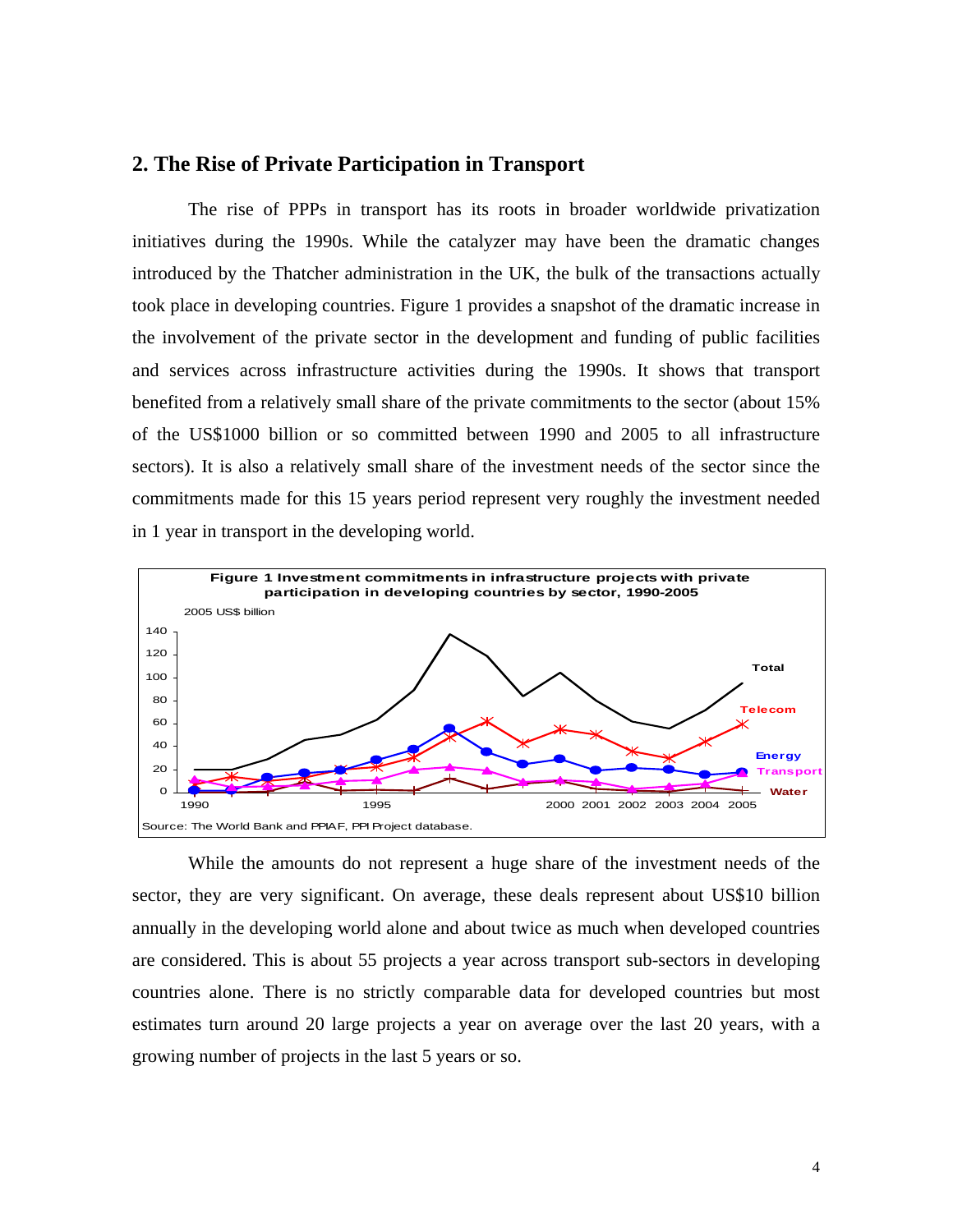The distribution of projects across sectors and regions is also of interest. About twothirds of the projects are in roads, about 18% in rail, 12% in airport and less than 7% in ports. The average project size also varies significantly across sectors ranging from about US\$ 105 million in ports to about US\$307 million in rail. The average project in roads and airports is roughly US\$180 million.

At the regional level, Europe captures about a third of the projects, Asia/Oceania and North America capture about a quarter each and Latin America about a fifth. Africa and the Middle East do not seem to attract many transport PPPs. Within developing countries, about half of the projects of the last 15 years of so were signed in Latin America and about a quarter in East Asia. The largest projects tend to be in East Asia with an average project size of about US\$250million, followed by Latin America with projects of about US\$ 190 million on average. In the other regions the average projects are less than US\$ 80 million on average.

There are many forms of private participation in transport, including:

- *Greenfield projects such as Build, Operate, Transfer (BOT) projects,* where the private sector has the primary responsibility for financing, developing, and operating the facility for a fixed period of time, which should be sufficient to both repay debt and provide the required return on investment. At the end of the concession, assets are transferred to the government under terms agreed to in the contract. Perhaps the most familiar form of participation in transport infrastructure, this has been employed in many different variations.<sup>[5](#page-7-0)</sup> There are alternative versions of these contracts such as *Build, Own, and Operate (BOO)*, where the private sector obtains the ownership and control of the facilities, with no transfer to the public sector.
- *Concessions,* where the private sector receives the mandate to operate and expand an existing network and in the process is asked to take on most of the commercial risks associated with the business. Often these contracts are done as joint ventures, in which the public and private sectors share responsibility for financing and

<span id="page-7-0"></span><sup>&</sup>lt;sup>5</sup> These include Build-Own-Operate-Transfer (BOOT), Build-Lease-Transfer (BLT), Build-Transfer-Operate (BTO), Design-Build-Finance-Operate (DBFO), and Design-Construct-Manage-Finance (DCMF).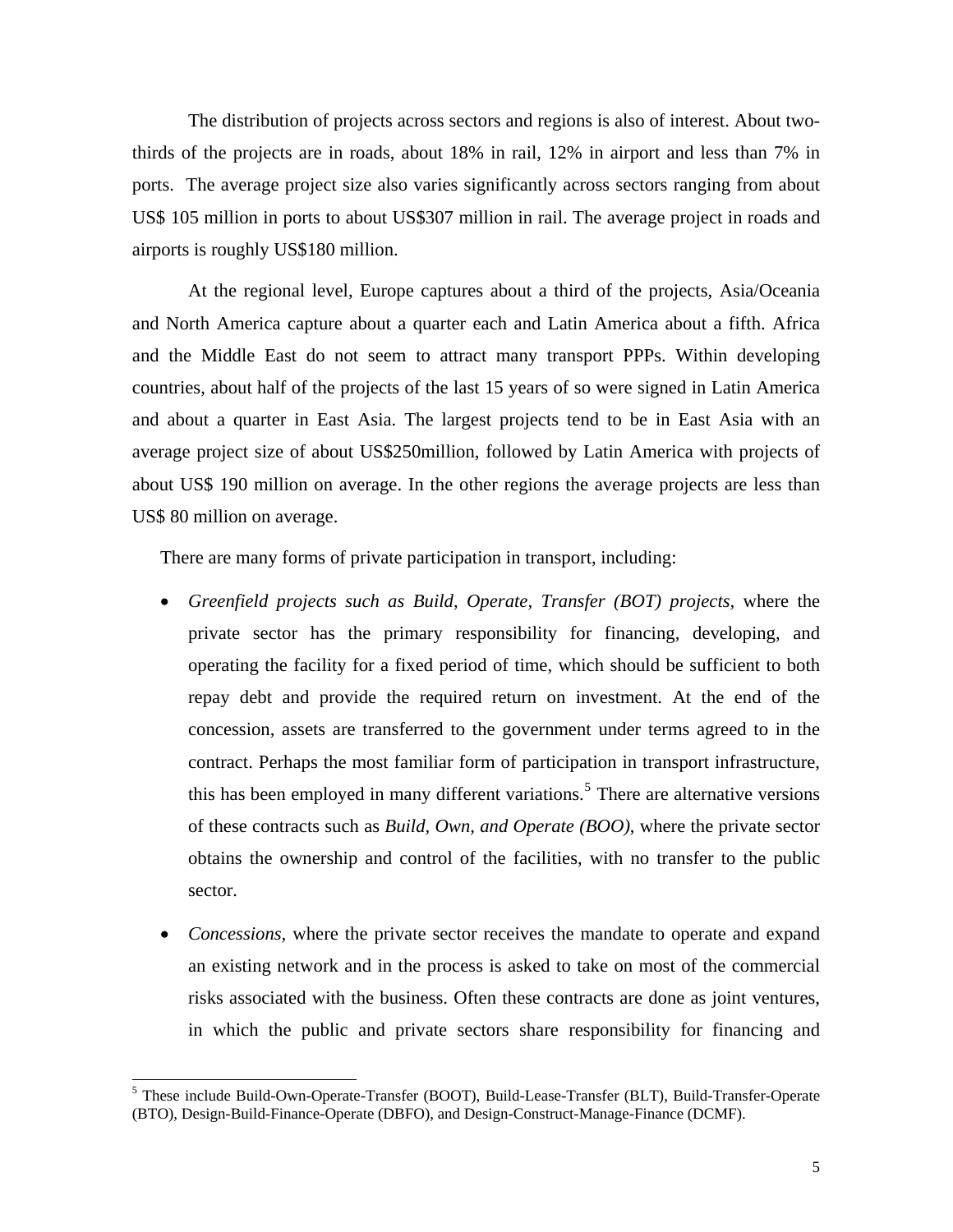operation of public facilities; often also, these contracts include a greenfield project subcontract which covers the additional investment obligations to be delivered under the concession contract

• *The contracting out of services*, where the private sector is contracted to provide services on behalf of the government for compensation, either in terms of a share of revenue, profit, or payments form the government. In general, contracting out does not involve financing risk, although it may involve revenue risk.

Concession contracts, followed by greenfield projects tended to dominate the large scale PPPs over the last 15 years or so. They represented over 70% of all contracts signed in developing countries in the sector. Divestitures are much less common than in energy or in telecoms for instance but they do take place in all sectors, in particular airports, a sector for which management contracts are also relatively more common than in the other transport subsectors.

#### **3. The Central Role of Project Finance in Transport PPPs**

While it is quite common to grant private operators the responsibility for the delivery of services in specific cities, region or at the country level, the investment components of these responsibilities are often subject to specific contractual forms. These specific forms of the contracts supporting the investments are driven by the ability to pull together financing schemes around the specific investment project. Project finance is indeed typically used in those sectors that require large capital expenditures, that have long-lived assets, and that require long periods to amortize investment costs and generate required rates of return for both creditors and equity holders.

Project finance is generally used to describe financings in which the lenders look to the cash flows of an investment project for repayment, without recourse to either equity sponsors or the public sector to make up any shortfall. The sponsor usually tries to structure the project so that the gross assets and liabilities of the project are kept off the sponsor's balance sheet.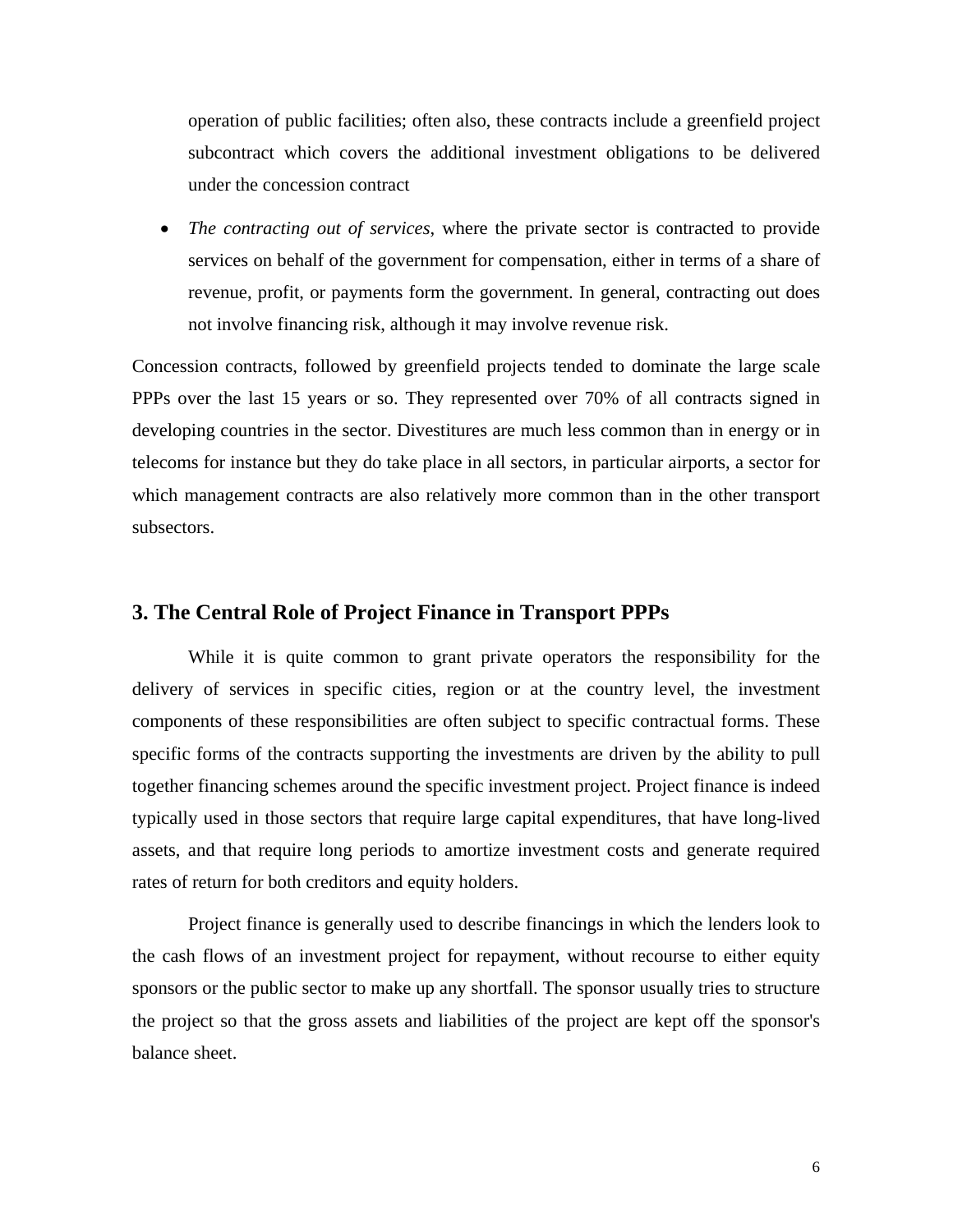In the end, the deals are financed from a wide range of very different potential sources, each with different positions, stakes, and incentives that influence the project outcomes. Some of these sources may only be available at different stages in the life cycle of the project. These sources include equity, mezzanine finance, commercial lending, bond finance, project leasing, development finance institutions, export credits, finance, or guarantees provided by bilateral export credit agencies and derivative products, including securitization.<sup>[6](#page-9-0)</sup>

This is roughly how it works in practice. In general, the private operator is granted a concession by the government to design, build, and/or operate transport services or infrastructure for a specified period. This concessionaire typically is responsible for raising the finances required to carry out the project. At the end of the concession period, the facilities and their operation may be transferred to the host government, depending on the nature of the contract. The concessionaire will typically form a Special Purpose Vehicle (SPV), in which a project or a set of projects is treated as a separate entity from the sponsors. Funds are then borrowed solely based on the project's or project package's cash flows and the equity in the SPV itself.<sup>[7](#page-9-1)</sup> This independence allows the project package to be

<span id="page-9-0"></span><sup>&</sup>lt;sup>6</sup> Equity is generally the lowest ranking form of capital because the claims of the equity investors will rank behind all creditors. On the positive side, the equity holders gain disproportionately if the project performs better than expected Different forms of investment other than straight equity might be considered as "pseudoequity". For example, in the UK, project sponsors will commonly consider lending debt to the SPV that is subordinated to all other borrowings. This might be considered as an alternative to additional equity, and is normally based on tax considerations and standing in bankruptcy should the concession fail. Mezzanine finance falls somewhere between senior debt and equity. Examples include subordinated debt and preference shares. Payments are made to these investors only after senior debt is serviced and will only be made if certain conditions are satisfied, such as minimum coverage ratios or investment requirements related to the performance of the project. The risks taken by mezzanine providers are greater than those of senior creditors, and so required returns will be higher (but lower than those required by traditional equity investors). Mezzanine capital might be provided by certain investment trusts, mutual funds, or insurance companies..

<span id="page-9-1"></span> $<sup>7</sup>$  As the SPV is usually only a legal construct, it needs to ensure that it performs its obligations under the</sup> concession agreement by sub-contracting those obligations to third parties. The principal parties usually are the construction contractor and the operator of project facilities. It is common for one or both of these parties to be part of the sponsor consortium, or an affiliate of the sponsors. Since there are usually multiple sponsors, the relationship between them is clearly defined and usually set out in a shareholders' agreement. The SPV might have other equity investors, such as development finance institutions or the government. The SPV is capitalized by the sponsors in agreed proportions, normally on the terms set out in an agreement that deals not only with the sponsors' initial capital investments but also with any further obligations with respect to future contribution obligations. In addition, rules are established with respect to how the SPV is to be administered, how it is to be financed, how sponsors share profits, and how, if at all, sponsors may transfer or sell their shareholdings or interests in the SPV.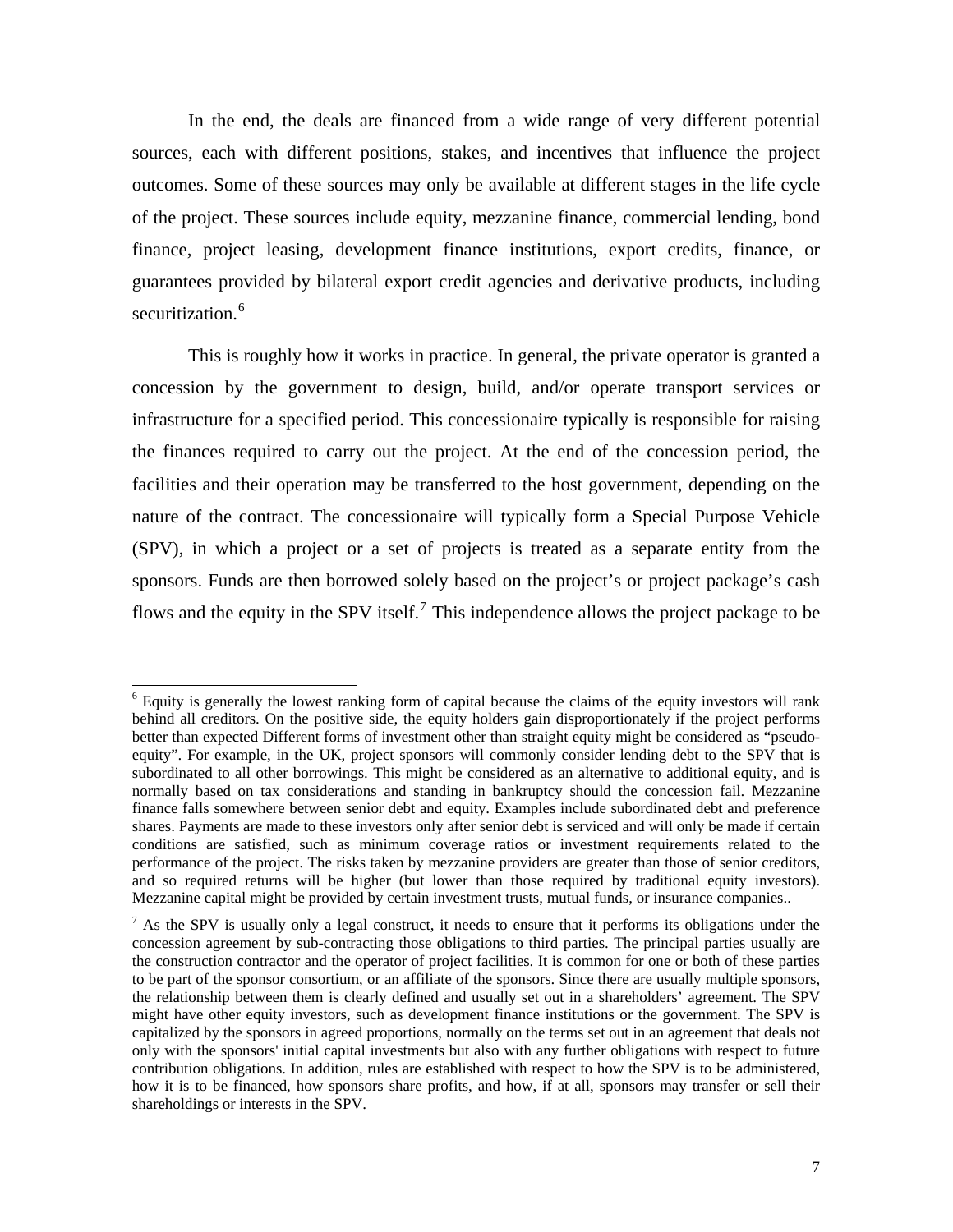separated from the equity investors' balance sheet; therefore it is frequently referred to as "off-balance sheet financing".<sup>[8](#page-10-0)</sup>

The financing structure has a number of recurring characteristics. For instance, bank debt is the primary debt funding source and sponsor equity is committed, and sometimes paid up-front, prior to the provision of any debt finance. In general, the cash flows of the project's package is the principal basis for returns for both debt and equity investors, and the project's assets are the principal collateral for any borrowings. It is important to note that payments to equity holders are subordinate to operating costs and debt service obligations. Once the project is operational, lenders have no or very limited recourse to the credit of the project's owners (either sponsor equity or government in the case of BOT projects). Overall, the transaction heavily relies on contractual commitments between the project participants which is why the regulatory and supervision capacity of governments is so crucial to the success of these transactions.

The difficulties encountered in emerging markets in the 1990s and the wellpublicized problems experienced by some transport infrastructure projects have forced both the private and public sectors to expand the idea of project financing. While the ultimate goal may be to arrange project borrowings which will provide a minimally expected rate of return to sponsor equity and at the same time be completely not demanding for the sponsor or the government, such a goal has proven almost impossible to accomplish, except in a few extraordinary situations.

The advantages of project finance vary across participants in the transactions. Promoters of project finance (sponsors and investment bankers) prefer project finance because it has allowed them to undertake projects without exhausting their ability to borrow for traditional projects, and without increasing debt ratios (or at least those that are calculated based on reported financial statements). Project finance structures can be used by

<span id="page-10-0"></span><sup>&</sup>lt;sup>8</sup> Note that the commercial banks who generally lend directly to the SPV tend to have a very significant control over the SPV. On the one hand they are expected to finance the project on a non-recourse or a limited recourse basis, emphasizing project revenues as the primary source of repayment of interest and principal. It is in return for agreeing to finance the project on such a basis that the banks are likely to require the ability to exercise a considerable degree of control over the SPV and its activities, and to have "step-in rights" should any one of a large number of triggering default events occur.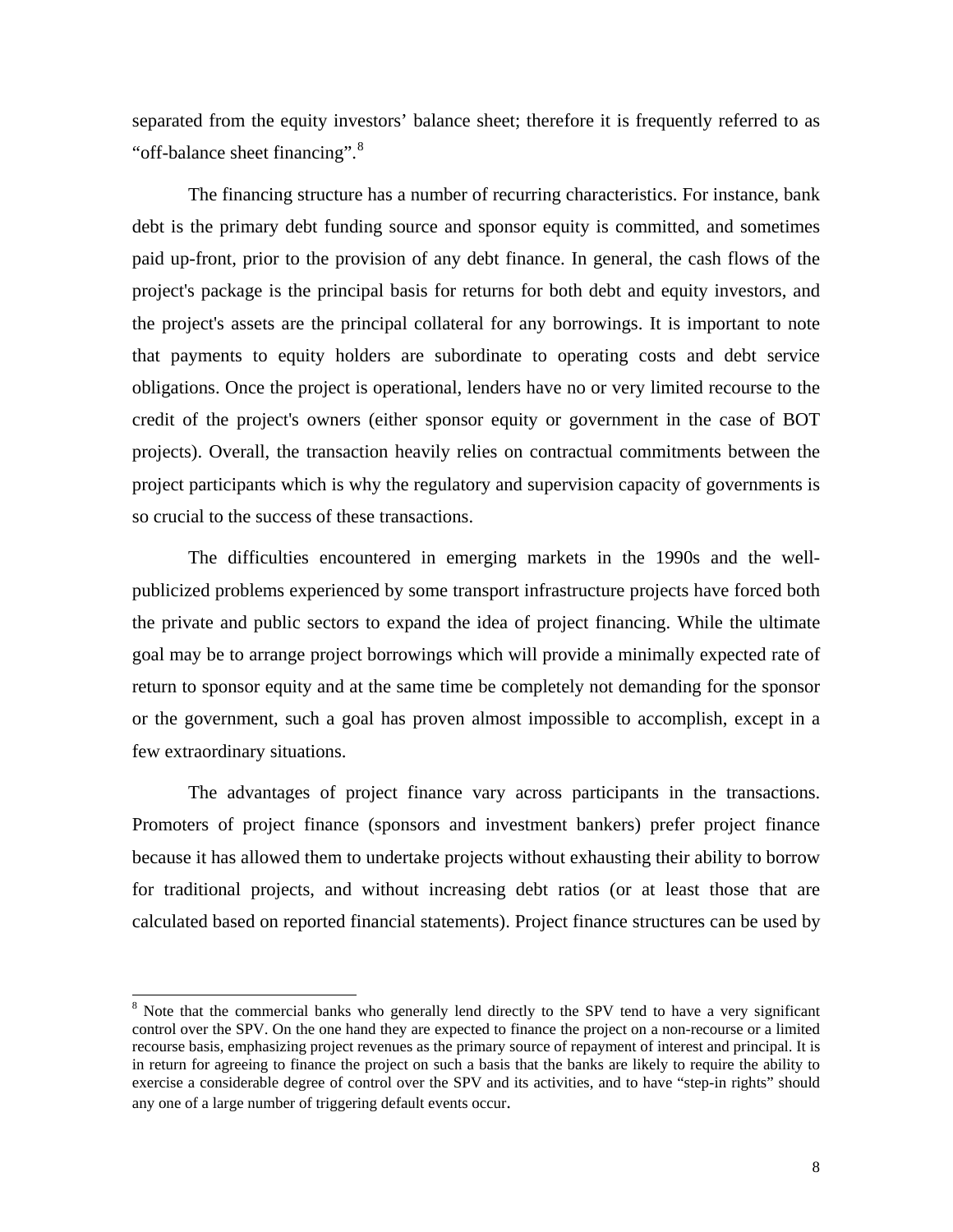companies to limit their financial risk to a project to the amount of their equity investment.<sup>[9](#page-11-0)</sup> In addition, if the project itself has particularly strong and secure cash flows, project finance may allow more debt to be employed in the financing mix, since creditors do not have to worry about project cash flows being siphoned off for other corporate uses.

Project finance may provide stronger incentives for careful project evaluation and risk assessment. Since the project's cash flows are keys to obtaining financing, such projects should undergo careful technical and economic review and sensitivity analysis. This may lead to clarification of the nature and magnitude of project risks and what causes them. Having a detailed, objective assessment of project risks and potential may not only enable risks to be allocated to the appropriate parties, but in some cases, the project analysis itself may reveal ways to change the project to reduce the overall level of risks or to improve their allocation. For example, demand analysis of a toll road may show opportunities to delay expansion until certain traffic levels trigger new investments in capacity.

But project finance also has some disadvantages. They are more complex than traditional corporate or public financing, typically involving many more parties and resulting in significantly higher transaction costs. The complexity of project finance deals also makes them very expensive. The due diligence process conducted by lenders, legal counsel, and other technical experts results in higher development costs, with higher fees and interest margins than what is typically charged. It is not unusual for the total cost of a project finance transaction to cost twice as much as straight debt or equity finance. Total costs may reach 7 to 10 percent of total project value. When acting as a financial advisor to a project, investment banks will typically charge high monthly fees, plus all expenses. They also typically receive a success fee if the project reaches financial closure, which can range from .0025 to 1.0 percent of total project value.

Negotiations on various aspects of the project are usually protracted and may be quite contentious. This is especially true for transport projects, which typically are politically sensitive, have high visibility, and retain strong public interest and participation.

 $\overline{a}$ 

<span id="page-11-0"></span><sup>&</sup>lt;sup>9</sup> The non-recourse nature of the debt in a project financing may change during the life of the project. For example, debt may be structured to provide recourse to the project sponsor only during the construction and commissioning phases.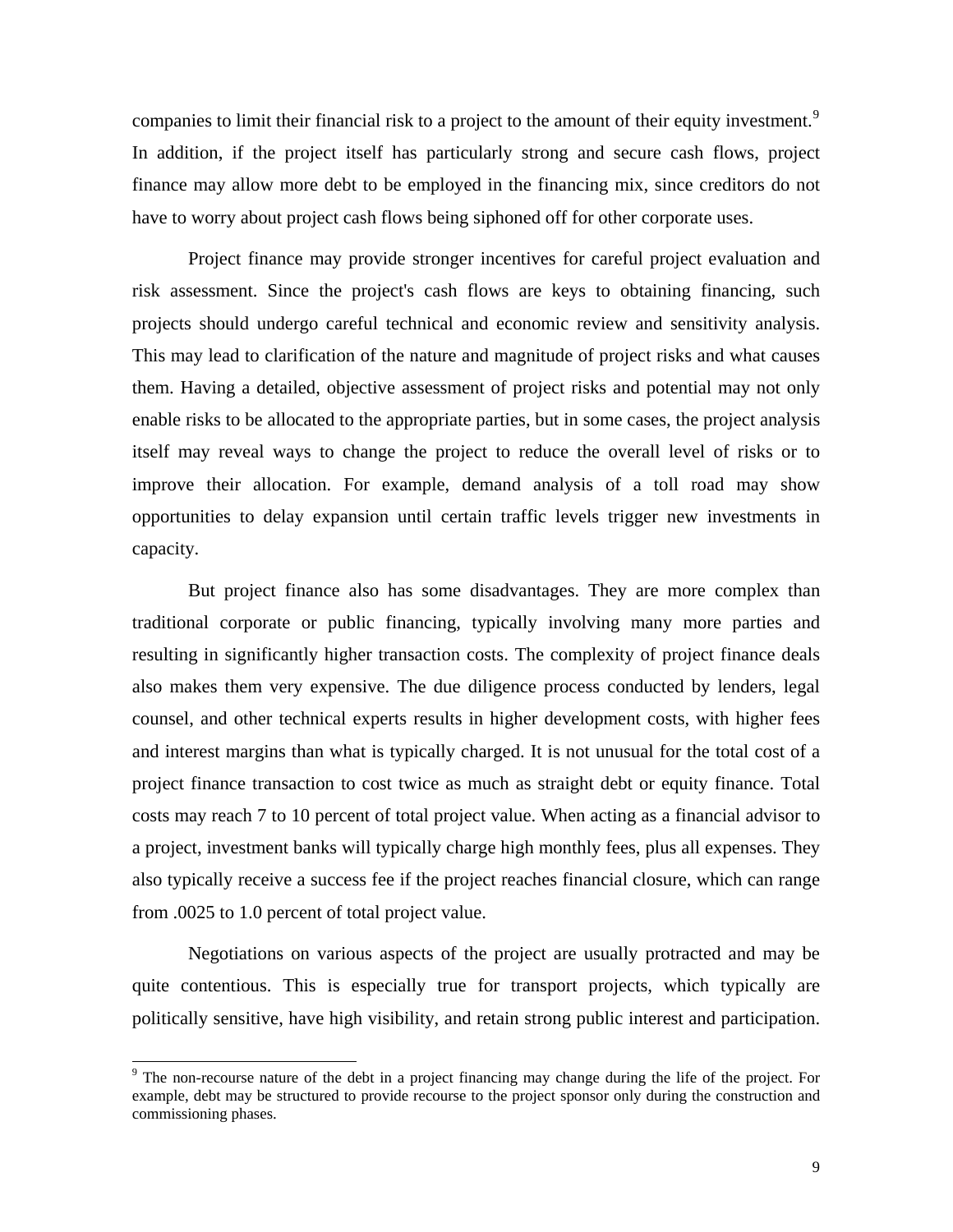Getting parties with diverse interests to agree on the nature and magnitude of risks is very hard, let alone getting them to agree on who should bear these risks. The documentation associated with project financing is almost always complex and lengthy.

Even after the financing is closed, the project will usually be subject to closer monitoring by all parties. Because lenders primarily rely on revenue flows to repay their loans, the degree of lender supervision of the management and operation of the project will most likely be greater than for an ordinary corporate loan. Likewise, public officials need an ongoing program to monitor contract compliance and potential exposure to any guarantees that have been provided, as well as regulatory oversight when deemed necessary. Projects finance makes this monitoring particularly complex. In the initial stages, sponsors are likely to fund their equity contribution either internally or from onbalance sheet borrowings. Governments need to be careful to monitor the sources of this initial investment. In some cases, while the project equity appeared sound, the additional borrowing by the sponsor's parent company so weakened the overall company that bankruptcy of the parent impaired the ability to undertake the specific project obligations. In sum, monitoring risk is not only an issue at the beginning of a PPP, it is a issue throughout the duration of the contract.

#### **4. Risk at the Center of Transport PPPs**

The identification and management of risks is at the core of the design of any PPP. This is particularly obvious in the context of the project finance dimensions of the PPP because of the non-recourse or limited recourse nature of project debt and the limited contractual undertakings of the project owner. Since each project faces a different set of risks, it is always best to try to identify them at the outset and allocate them to the appropriate parties. This is why one of the first tasks that public officials should address is to understand the distribution of risks to which each party is committed. In many renegotiations or regulatory disputes, the ultimate responsibility and resolution will be based on the assignments spelled out in the contract.

The experience of the last 10-15 years suggests that risks are actually very real! Various studies have shown the extent to which things often don't happen the way they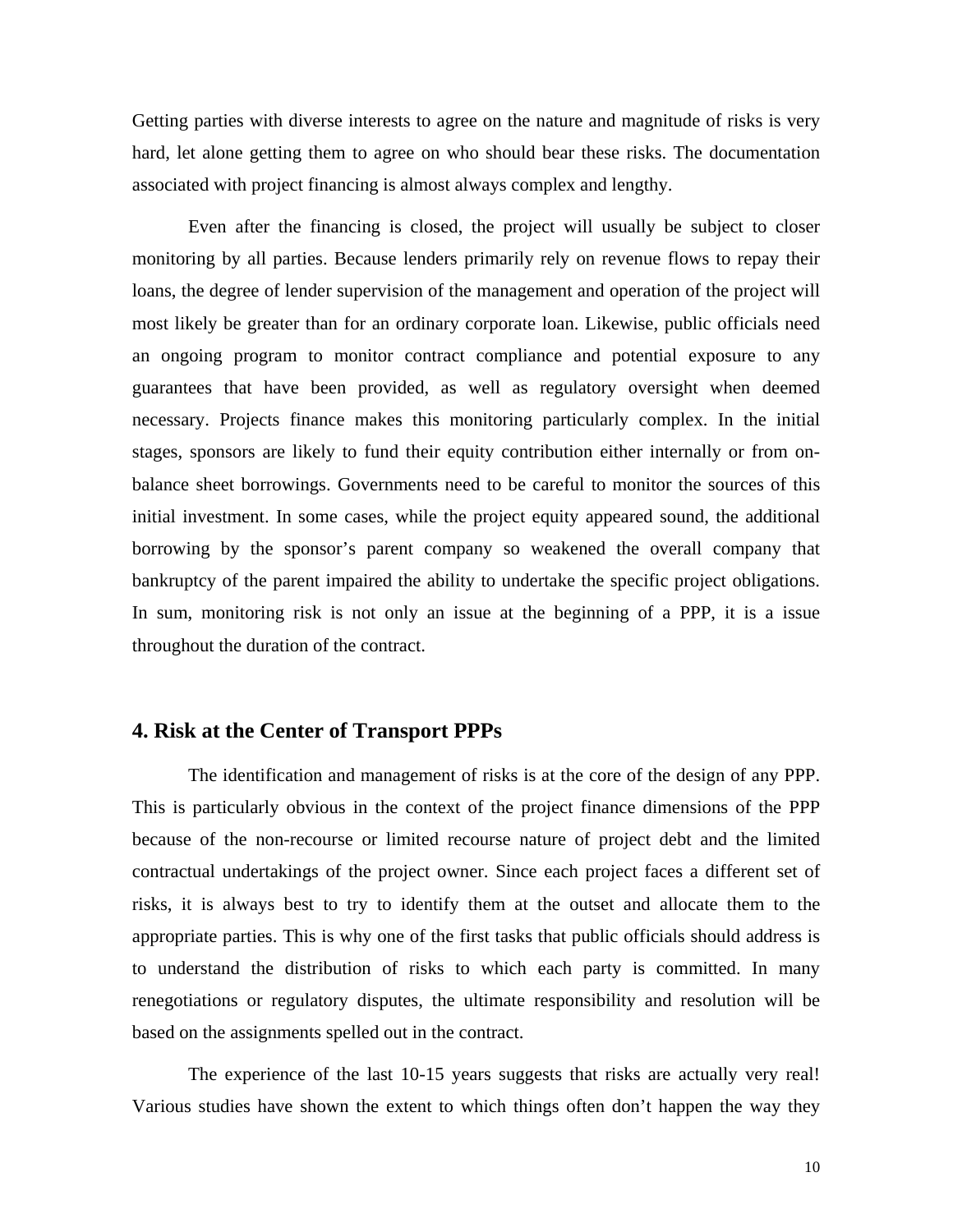were planned. According to Guasch (2002), about 75% of the transport contracts in Latin America were renegotiated. Flyvbjerg and his various co-authors have managed to document that the problem is just as important in developed economies. They show that risks should be a concern at all stages of the process.

For new projects, they start at the construction phase where the major risks are delays in completion and the commencement of project cash flows; cost overruns with an increase in the capital needed to complete construction; and the insolvency or lack of experience of contractors or key suppliers. Construction costs may exceed estimates for many reasons, including inaccurate engineering and design, escalation in material and labor costs, and delays in project start-up. Cost overruns typically are handled through a fixedprice and fixed-term contract, with incentives for completion and for meeting pre-specified investment goals. Other alternatives include provision for additional equity infusions by the sponsor or standby agreements for additional debt financing. It is always sensible for developers to establish an escrow or contingency fund to cover such overruns. Delays in project completion can result in an increase in total costs through higher capitalized interest charges. It also may affect the scheduled flow of project revenues necessary for debt service costs and operating and maintenance expenses.

In developing countries, in addition, there is also the risk of unavailability of equipment or materials for construction or operation must be considered. This is especially true with respect to rolling stock or in for specialized equipment, like gantry cranes or loading bridges used in ports or airports. Transit bottlenecks, tariffs, foreign currency fluctuations and other factors can cause a significant increase in costs. Moreover, there are also the risks that the main contractors and key subcontractors lack the experience, reputation, financial, technical, and human resources to be capable of completing the project in timely fashion on budget. This risk is best addressed through tough prequalification of bidders (if sponsors are also contractors); through certification and monitoring if unrelated parties are used; and by ongoing financial oversight of the contracting companies themselves, to make sure that poor results form other projects or from weak balance sheets do not spill over into the specific project of interest.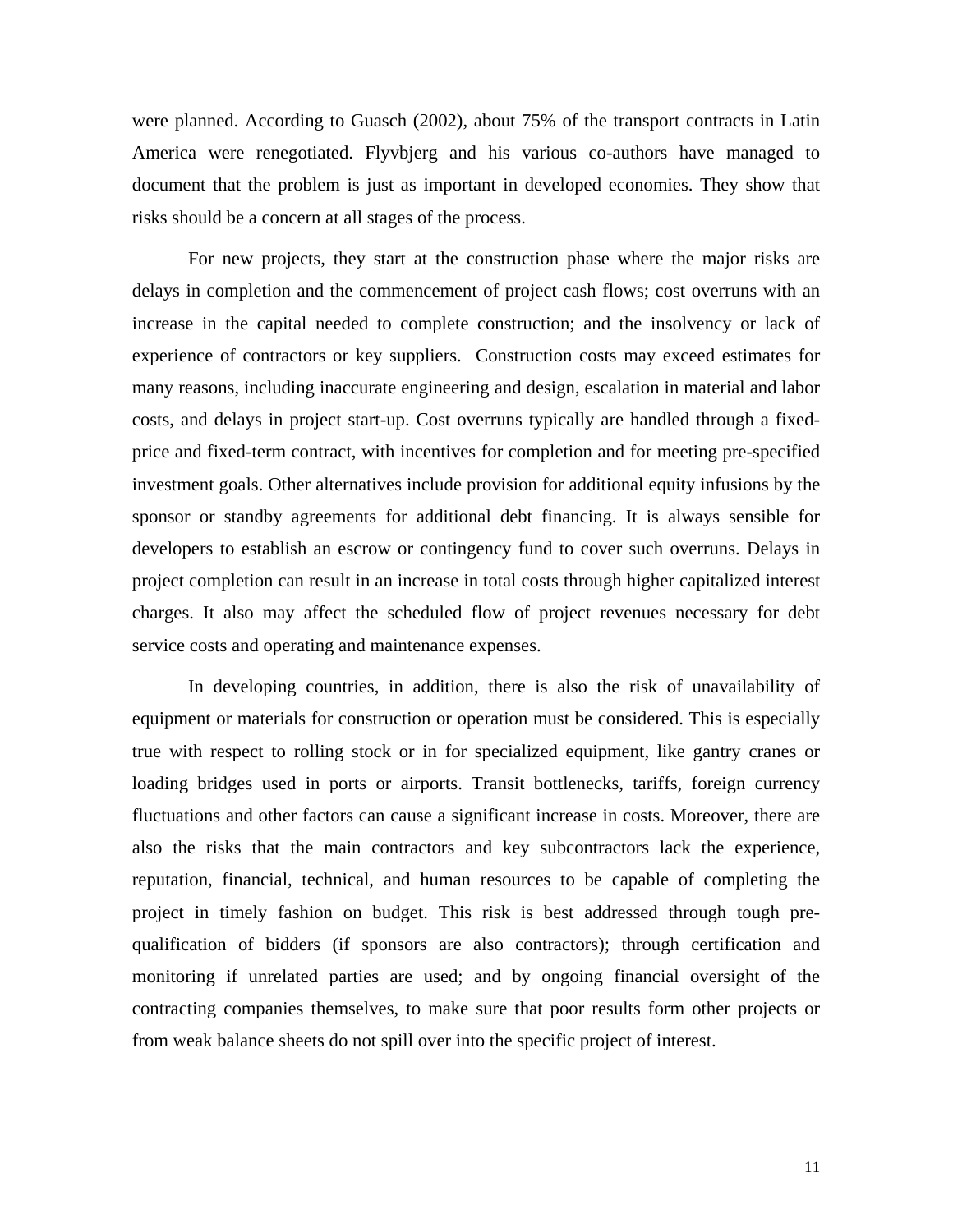Transport projects can also have a substantial environmental impact. Such projects frequently attract strong opposition from community and environmental groups over issues of pollution, congestion, neglect of public transport and visual impact. Similarly, land acquisition can be a protracted process with the potential for extensive legal delays, particularly in developing countries.<sup>[10](#page-14-0)</sup> In general, the public sector often ends up taking on the responsibility for most of these risks since often it is easier for the public sector to take the responsibility for acquiring the rights-of-way, to pay for them and contribute this asset to the project. Project sponsors often try to ensure that the government bears the risk of providing all necessary land within a given time frame or being liable for damages. Furthermore, the cost of land acquisition can become a major factor where land values have risen rapidly or are subject to speculative activity over which the project developer has no control. In these cases, agreement on some form of cost ceiling may be necessary in the concession contract. In some cases, a special government body may be charged with implementing the land acquisition process. Generally, the host government should ensure that required licenses and permits be obtainable without unreasonable delay or expense.

But risks are also very present at the operating phase. The major risks for transport projects in these stages relate to technology, traffic/revenue risk; regulatory and legal changes; interest rate and foreign exchange risks; force majeure risk; and political risk.

PPP designers cannot ignore new technologies since they can either significantly improve the profitability of a project or adversely affect any project that uses obsolete technology. For example, the use of automatic toll collection technology reduces collection costs and incentives for graft. Another example is technological improvements in customs processing, so that border crossings on major arterial toll roads can be traversed more quickly, saving time for users and making the road more valuable.

Unlike project financing in other sectors, take-or-pay or fixed-price contracts are typically not available in transport, so that demand risk is a major issue in virtually all projects. Even when there is a reasonable level of confidence in forecasts, demand can be dramatically affected by competition form other modes or facilities, changing usage patterns, and macroeconomic conditions. These interrelated issues, over which the project

<span id="page-14-0"></span><sup>&</sup>lt;sup>10</sup> For example, land assembly was a major factor in delays in the construction of the Bangkok elevated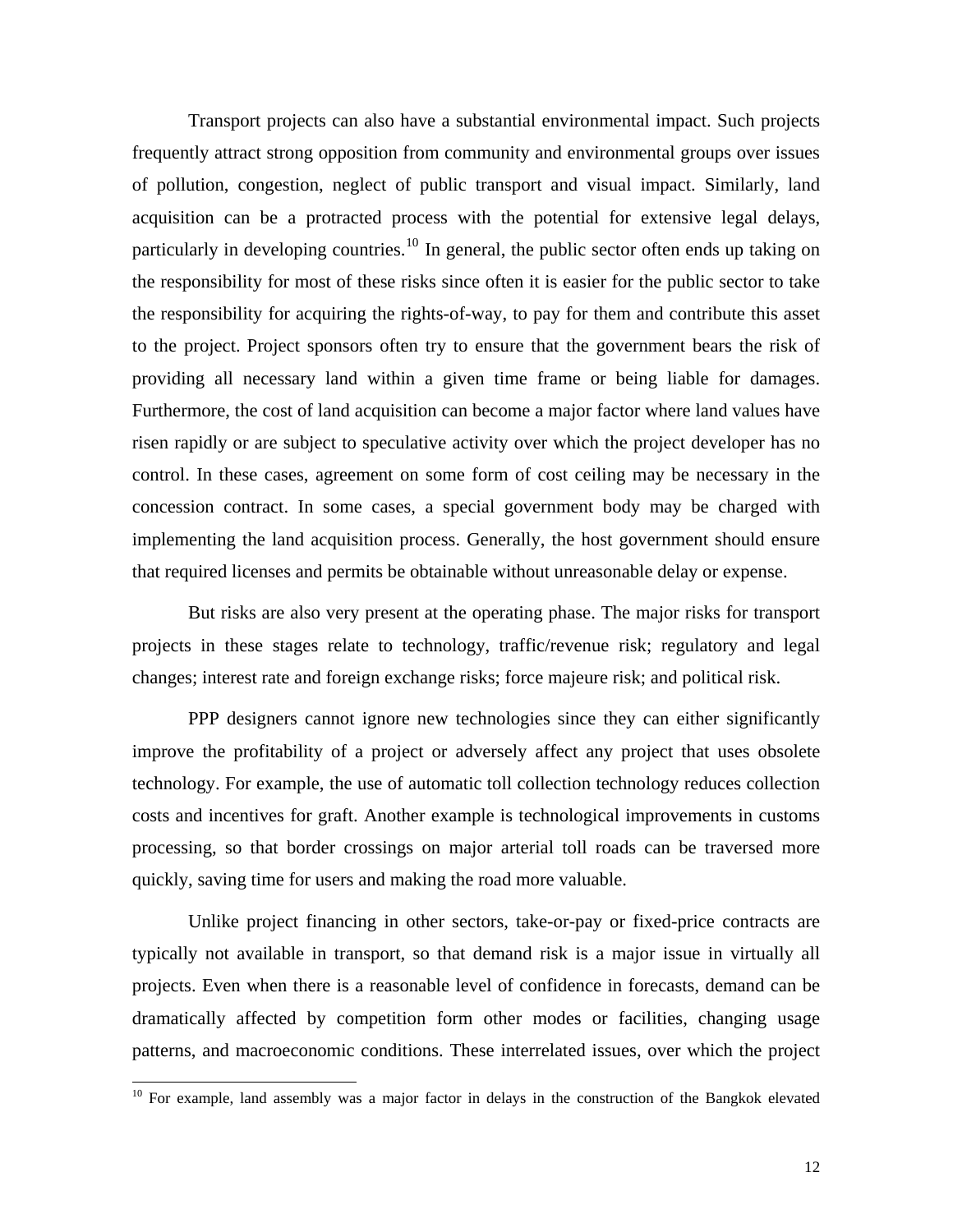sponsor often has little or no control, are very difficult to predict and represent a major risk to financing. In particular, forecasting during the early years can be quite subjective. To the extent that these risks are driven by economic conditions, there is a potential role for the government to play in risk-sharing, either through traffic or revenue guarantees or other forms of support. (These are discussed in more detail below.)

But demand uncertainty must be viewed realistically. Over-optimism in traffic projections is common for privatization teams focusing on convincing private operators of the value of their business and for potential operators who want to get the deal, convinced that they can renegotiate almost anything once they have taken over the business.<sup>[11](#page-15-0)</sup> To see this, take the case of toll roads. Traffic volumes are very sensitive to income and economic growth and the failure to recognize this may be one of the main reasons why so many toll road projects have failed or ended in bitter renegotiations. Motorization and vehiclekilometers traveled tend to increase faster than income levels. This high income elasticity, especially for leisure trips, makes toll roads especially sensitive to macroeconomic conditions. For roads that serve export activities, exchange rate changes can dramatically affect trade, leading to major changes in demand patterns. Many toll road projects in the last decade have dramatically overestimated traffic levels. In some of the Mexican road concessions, traffic volumes were only one-fifth forecast levels. In Hungary, the M1 Motorway attracted only 50 percent of expected volume in its first year of operation. The Dulles Greenway, outside of Washington, initially only attracted one-third of its expected daily volume. Even after a toll reduction of forty percent, the Greenway still was only able to achieve two-thirds of its originally forecast volume. Note that some of these demand risk can be hedged against through contracts with flexible duration as proposed by Engel, Fisher and Galetovic. [12](#page-15-1)

Financial risk is the risk that cash flows might be insufficient to cover debt service and then to pay an adequate return on sponsor equity. Financing constraints, especially the lack of long-term debt capital, are a significant hindrance to toll road development. Since the advent of financial crises in emerging markets, few projects are able to generate returns

l

<span id="page-15-0"></span>highway.

<span id="page-15-1"></span><sup>&</sup>lt;sup>11</sup> See Trujillo, Quinet and Estache (2002) for a longer discussion of the strategic behavior in transport bids. <sup>12</sup> Engel, Fisher and Galetovic (2001)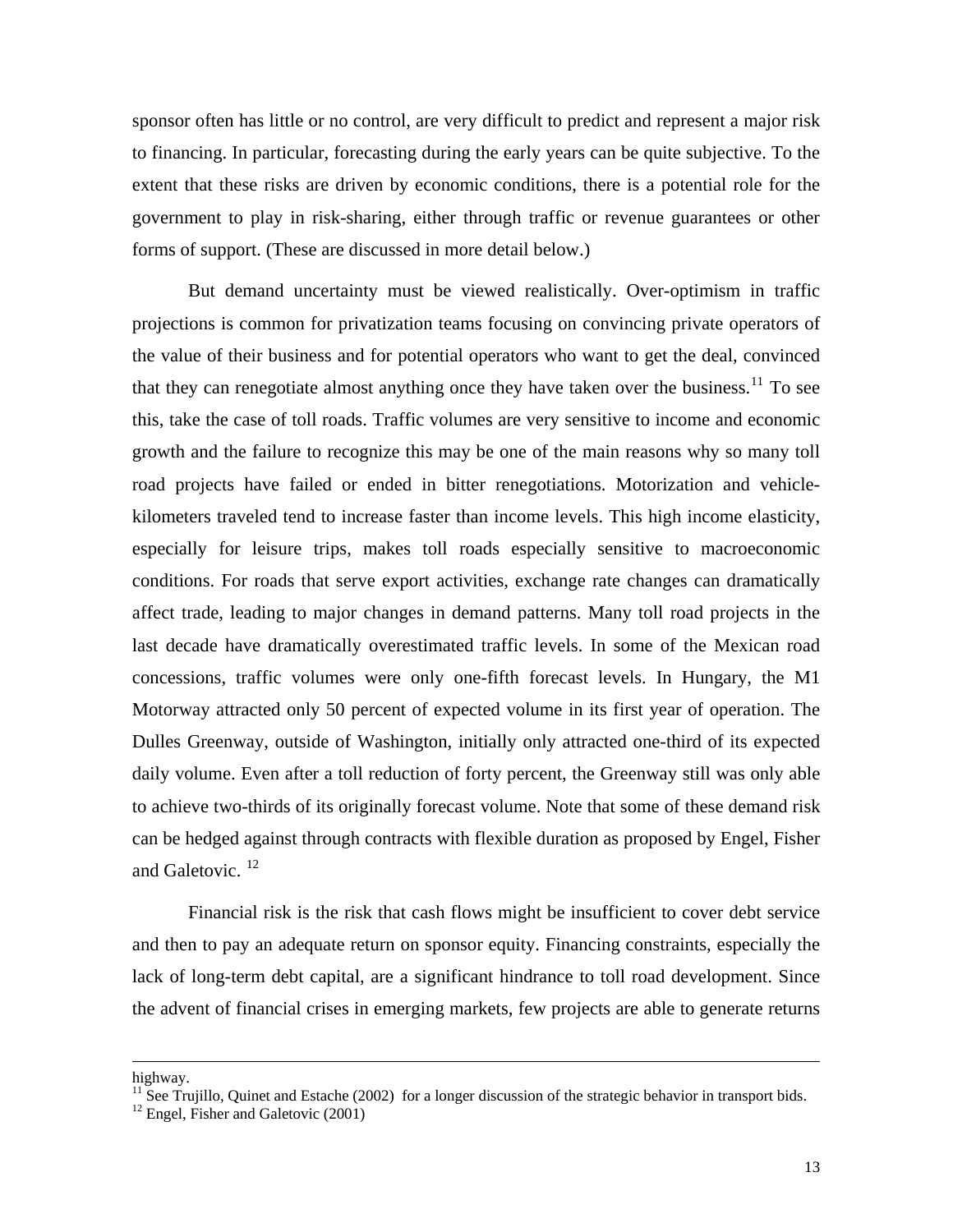on investment sufficient to attract private capital. This suggests that until macroeconomic risk premiums decline and traffic growth is more established, only a limited set of projects will be undertaken without substantial government support. The financial crises will force many programs to slow down and force debt restructuring of many of the existing concessions. There is a need to promote more secure financing structures to reduce the risk of potential bailouts.

In theory, financial risk is best borne by the private sector, but in transport projects there is likely to be substantial government risk sharing either through revenue or debt guarantees, or participation by state or multilateral development institutions. There also may be cash grants or other financial contributions that serve to improve the project rate of return on private finance. Passenger transport tariffs tend to be very politically sensitive and governments are often more willing to grant subsidies to finance costs than to aim at full cost recovery as they more often do with freight transport.<sup>[13](#page-16-0)</sup>

The recurring financial crises of the last 15 years have shown that currency risks need to be taken seriously. The main currency risk is driven by the impact on the value of the business of fluctuations in the exchange rate. In addition, the toll concession can be subject to a convertibility risk which refers to the possibility that the operator may not be allowed to exchange local for foreign currency. These are major issues for some projects, where revenues are commonly in local currency and adjustments for inflation and exchange rates may lag or encounter political opposition. Projects can reduce this risk by tapping domestic capital markets where possible. Most projects attempt to mitigate exchange risk by provisions for indexing to inflation, although in practice the magnitude of exchange volatility has made such requirements difficult to enforce.

There is also increasing evidence that PPP designers need to anticipate more carefully force majeure issues. This refers to risks beyond the control of either the public or private partner, such as floods or earthquakes, which impair the project's ability to earn revenues. While some private insurance is becoming available for catastrophic risks, the public sector generally is faced with the need to restructure the project should such disasters occur. This may take the form of extending the concession term, or to provide additional

<span id="page-16-0"></span> $13$  In many countries, often developed, infrastructure subsidies are also quite common for ports and rail.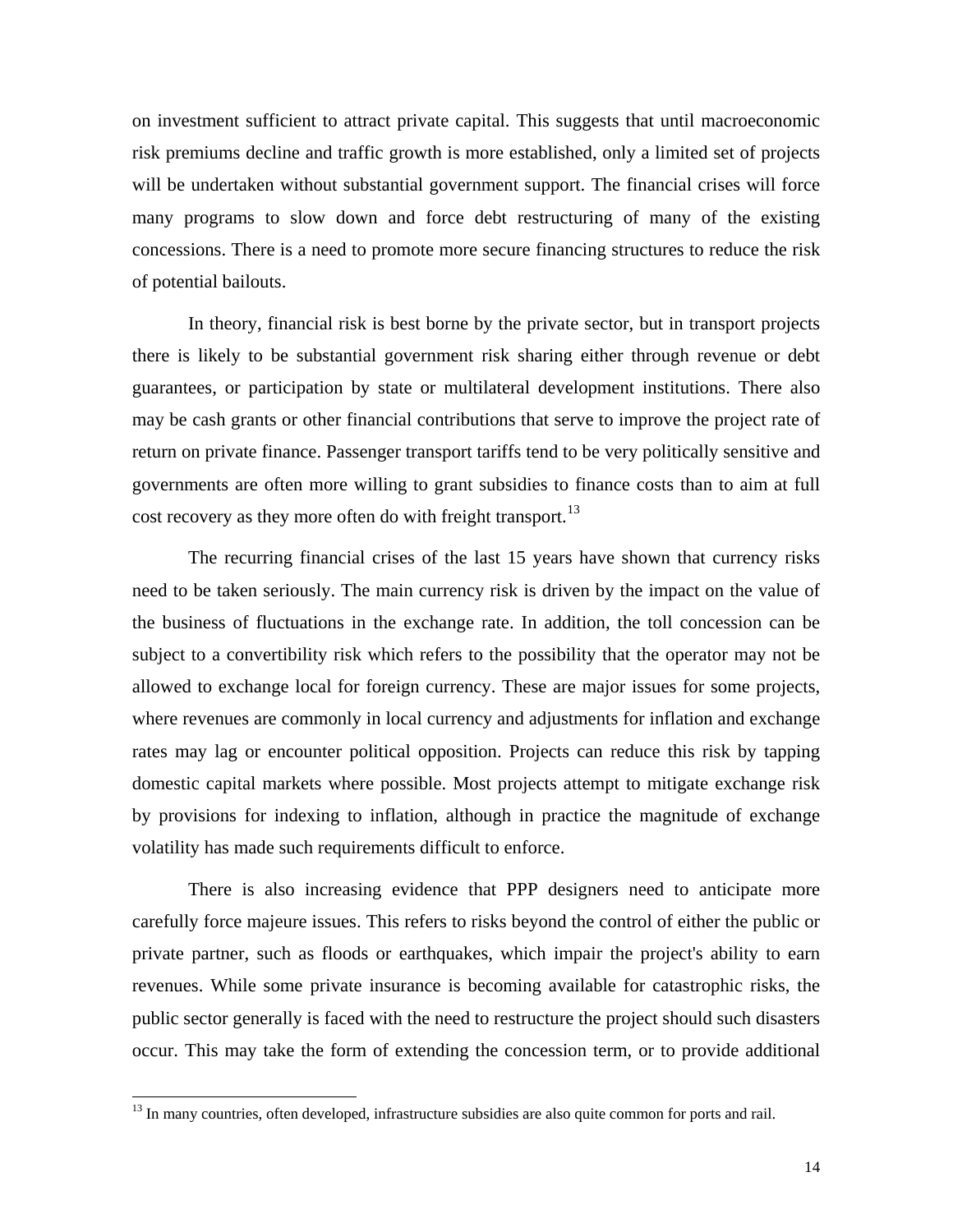financial support. The rule is that remedies in the event of force majeure risks should be stated in the contracts; for example cash compensation or an extension of the concession term equal to the length of the disturbance.

In addition to these business related risks, there are risks associated with the interactions with the public sector. The main risks in this category are regulatory, legal and political risks. Regulatory risk stems from the weak implementation of regulatory commitments built into concession contracts but also in laws or other legal instruments relevant to the value of the transaction. The question asked is whether the regulator will exercise its authority and responsibilities over prices, public obligations, competition rules and similar rules that are specified in the contracts and that influence the value of the business. The solution is to try to make sure that regulators have rules to follow and that they are independent enough to be able to enforce them.

But even if regulatory rules are clear enough, they are only as effective as the regulators can be. The best designed regulatory environment is useless if the regulator is not independent or fair. This risk is more common than it appears and pressures on regulators are a major source of concern which investors reflect in their required rate of return. In 1999, a major factor in the restructuring of Mexico's toll road program was the pressure on regulators to cut tolls. In Thailand, a similar concern resulted in decision by the government to cut by 50 percent a toll level it had committed to in a BOT contract. Similar examples could be provided for a large number of countries in more recent years. The outcome is generally that the government ended up taking over the facility.

PPPs typically cover periods of ten years or more. The relevant legal and regulatory environment is likely to change substantially over that period. The rules dealing with the financial consequences of these changes between government, users and operators are critical and yet often forgotten. The rules must cover the possibility of adaptation of the contract terms during the tenor of the project financing.

Political risk concerns government actions that affect the ability to generate earnings. These could include actions terminating the concession; imposition of taxes or regulations that severely reduce the value to investors; restrictions on the ability to collect or raise tariffs as specified in the concession agreement; precluding contract disputes to be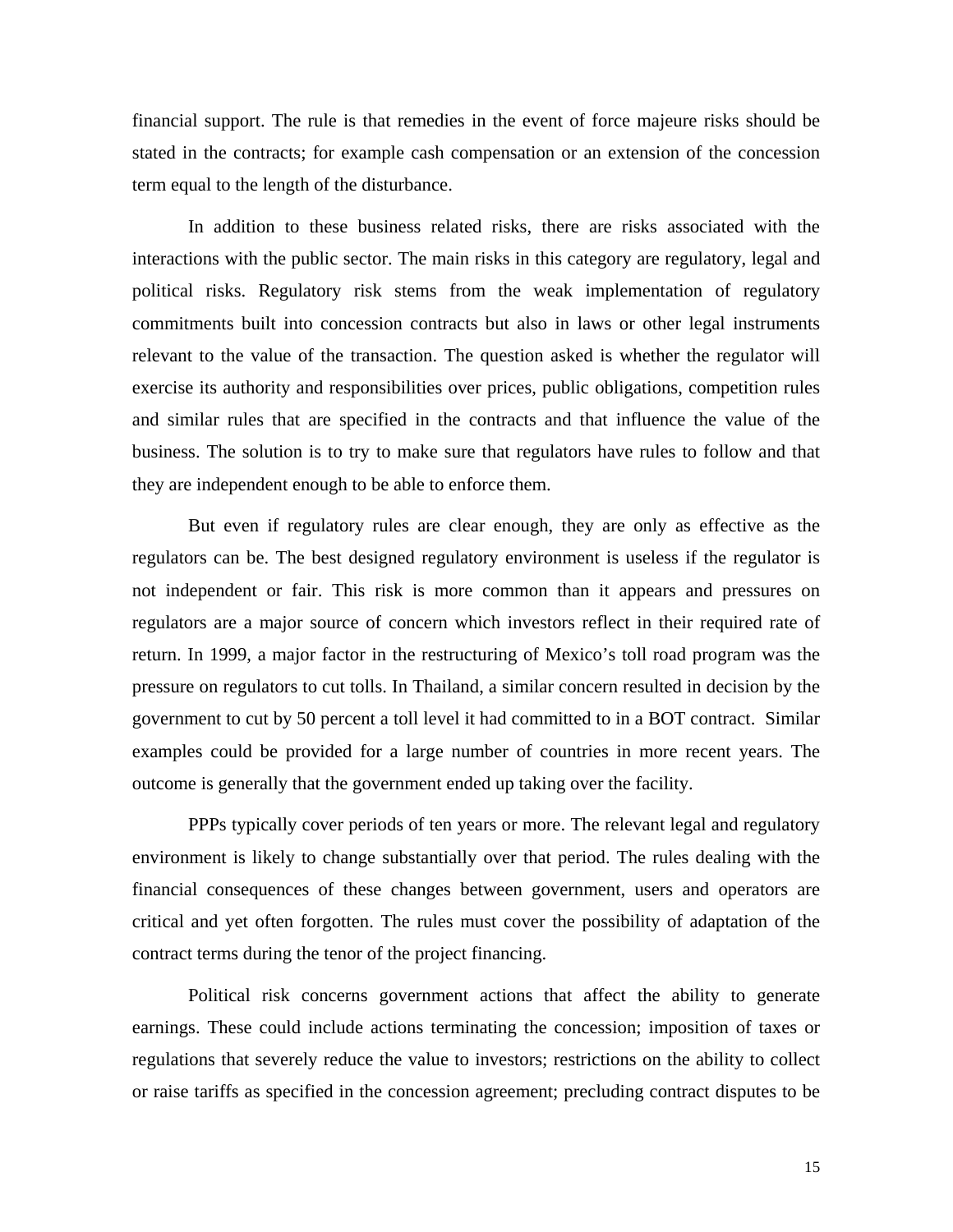resolved in reasonable ways. Governments generally agree to compensate investors for political risks, although in practice justifications for government actions may be cited to delay or prevent such payments. Thus, private investors generally assume the risks associated with dispute resolution and the ability to obtain compensation should the government violate the concession agreement. The issue of meeting financial obligations while disputes are resolved may be achieved through a requirement of debt service reserves, escrow, or standby financing.<sup>[14](#page-18-0)</sup>

The credibility of the government to uphold contractual obligations and the willingness and ability to provide compensation for political risks are key issues for project finance. Issue of delays or denials of tariff increases have made many prospective parties wary of entering into new projects. This is especially true for foreign capital, which is perceived as especially vulnerable to political risks. Some of the more risky emerging markets may require support from multilateral or bilateral financial institutions to reduce this risk exposure. In addition, political risk insurance may also help manage issues of inconvertibility, transfer, and confiscation.

The project finance component of PPPs involves many participants, each with important roles to play. They include the government, the constructors, the operators/concessionaires, the lending commercial banks and the very heterogeneous groups of other lenders which include national and regional development banks, bilateral agencies, export credit agencies, and development finance institutions.

The allocation of risks among all these actors is thus clearly an essential dimension of the design of PPPs. One of the long-standing tenets of project finance has been that the project participant who controls or is best able to manage the risks should bear them. While true in principle, reality often fails to live up to the goal. Risk allocation is complex and difficult, and for all practical purposes it is a negotiated process. For example, governments are responsible for changes in the law, yet the risk and consequences of such changes are often shifted to the private sector. Or, the central bank may have the greatest responsibility for inflation and interest rate outcomes, yet in reality it is often the project developers,

<span id="page-18-0"></span> $14$  These political risks are starting to be documented quite well empirically. For instance, Athias and Saussier (2007) find that contracts signed with left leaning public authorities, rather than with right leaning public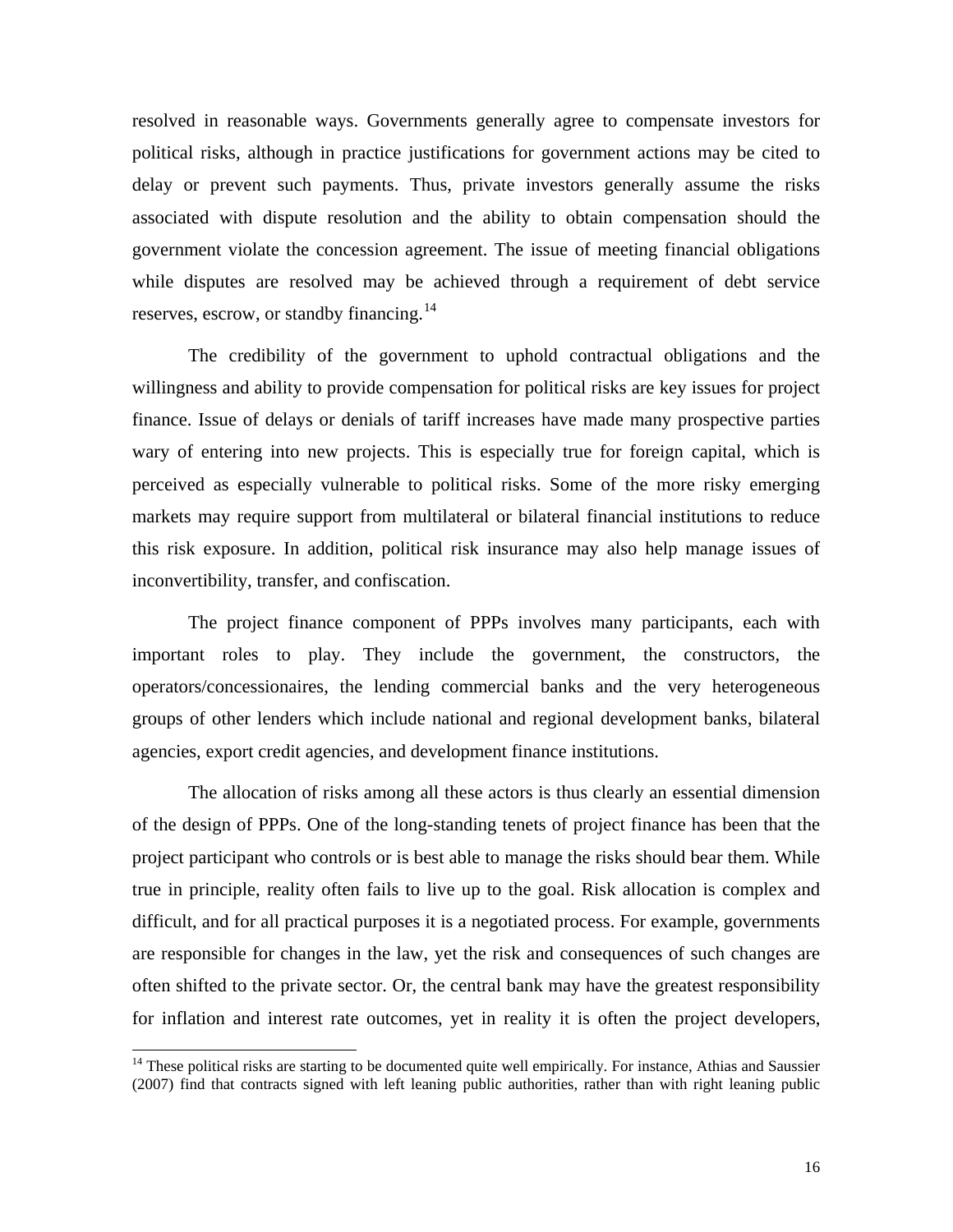creditors, and equity providers who end up bearing the interest rate risk. There are numerous other risks that do not necessarily end up being borne by the party best able to manage it. More often, it is the best and most experienced negotiator that ends up bearing the least amount of risk.

Also, the level and type of risk encountered may change over time. The 1998 Asian crisis increased perceived risk levels enough to increase the required rate of return to levels unachievable for most projects. On the other hand, governments may fall prey to a "feargreed cycle", in which governments become afraid of program failure and thus offer increasingly better terms. Alternatively, prospective concessionaires who worry that they will get left out bid unrealistically. Subsequently, the element of greed takes over in which governments may fail to live up to commitments and the private sector seeks ways to privatize gains and socialize the project's risks.

Successful PPPs have been characterized by a broad level of risk-sharing between the public and private sectors. Generally, the private sector is better at managing commercial risks and responsibilities such as those associated with construction, operation, and financing. In contrast, transport projects most likely depend on public participation in areas such as acquisition of right-of-way, political risk, and in some cases, traffic and revenue risk. PPPs has worked best when experienced, well-capitalized firms have enough discretion over design and confidence in pricing policy to accept construction and some degree of traffic risk, while the government assumes the risks that it controls and gives consideration to financial support or guarantees if traffic levels in the early years are insufficient.

Ultimatelly, the market seems to be adjusting in the kind of contracts it is writing. Athias and Saussier (2007) highlight the fact that the contracting parties try to sign not only complete rigid contracts in order to avoid renegotiations but also flexible contracts in order to adapt contractual framework to unanticipated contingencies and to create incentives for cooperative behavior. In the case of toll roads, this gives rise to multiple toll adjustment provisions and to a tradeoff between rigid and flexible contracts at the design stage. In an econometric assessment of 71 contracts, they find that the standard view that a rigid

authorities, appear to be more likely rigid. This seems to corroborate the conjecture that private

l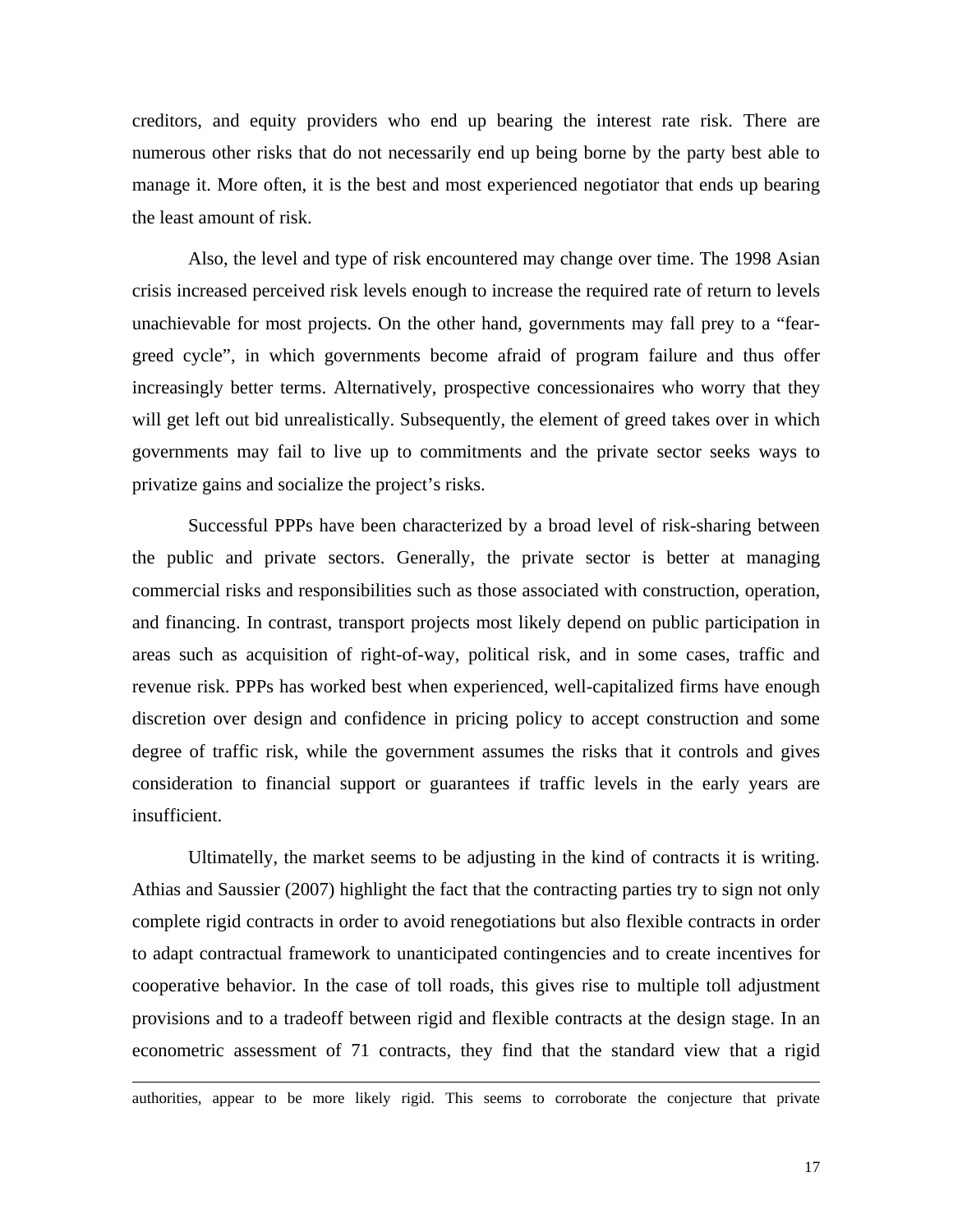contract is to be preferred as soon as specific assets are high, may be true only if other conditions concerning poor adaptation of costs, renegotiation costs and the probability to see the contract enforced are met.

#### **5. The Role of the Public Sector in PPPs**

Besides the contractual partnership with the private operator, there are two main ways in which the government continues to be involved in the activities covered by the PPP. The first is the provision of ex-ante guarantees and ex-post guarantees which consist of financial contributions to offset the consequences of undesirable unexpected event which have resulted in a renegotiation of the contract. The second is the regulation of the sector, which generally includes the monitoring of commitments made by all parties through the contract.

#### **5.1 Guarantees**

<span id="page-20-0"></span>l

Governments may have to provide guarantees for a wide range of reasons as suggested in the recent book by Irwin (2006). When unexpected events arise and a renegotiation of a contract arises, government need to come up with a mix of government actions that ensures that an acceptable financial return can be generated. This means that the rate of return of the PPP has to cover its cost of capital.<sup>[15](#page-20-0)</sup> These actions may include some redesign of the financing schemes to include guarantees but also of the project design, including its duration as suggested by Engel et al (2001).

A variety of mechanisms can be used to support private financing ex ante by facilitating the closure of the financing aspects of the PPP. These range from revenue enhancements to equity guarantees. Equity guarantees gives the private operator the option to be bought out by the government at a price that guarantees a minimum return on equity. Although the liability is contingent, the government in effect assumes project risk and corresponding private sector incentives are reduced. A debt guarantee is an equivalent instrument to protect the lenders. It ensures that the government will pay any shortfall related to principal and interest payments. The government may also guarantee any

concessionaires have a better reputation among right wing public authorities..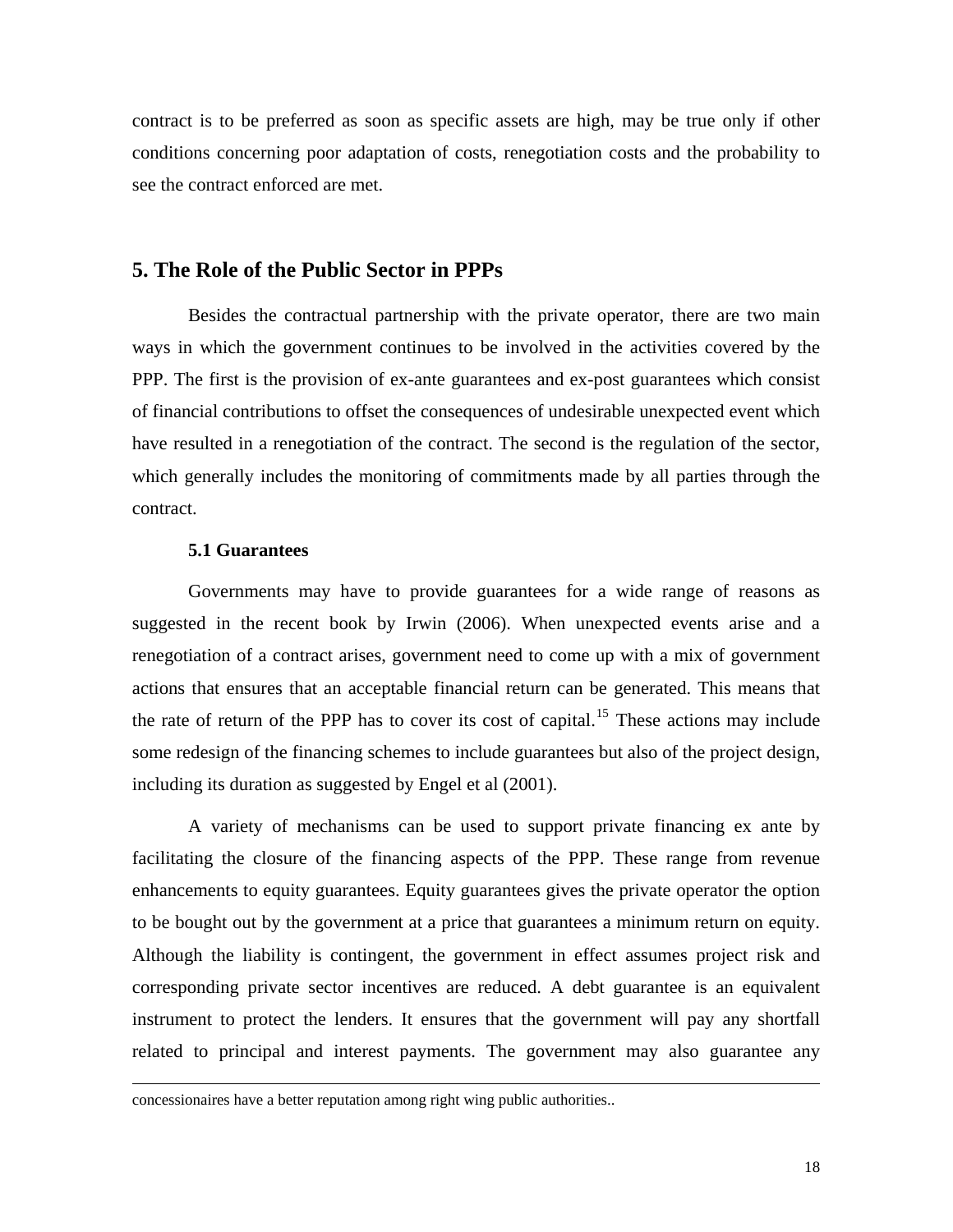refinancing that is scheduled. It creates significant government exposure and reduces private sector incentives, although it may decrease the cost or increase the amount of debt available to the project. Governments can also provide subordinated loans which can fill a gap in the financing structure between senior debt and equity. From the government's perspective, they also have the attractive feature that they can be repaid with a return if the PPP is successful. There are also a number of interventions which reduce the risks associated with demand. A minimum traffic or revenue guarantee, in which the government compensates the concessionaire if traffic or revenue falls below a minimum threshold, is a relatively common form of support for toll roads and more rarely so in railways, airport or ports. <sup>[16](#page-21-0)</sup> This guarantee can often help facilitate the access of the operator to the financial market. <sup>[17](#page-21-1)</sup> The main alternative to this guarantee to protect against demand risk is to allow the contract to have a variable duration. The contract ends when the demand has reached the level built in the bidding documents. Ex-post, this can also be achieved through contract extensions. These types of financial support involve limited public sector risk, but also do little to support or enhance private financing. First, a government can extend the concession term if revenues fall below a certain amount. Second, a government can restrict competition or allow the development of ancillary services by the concessionaire.

For developing countries, the main risk may be the exchange rate risk. With an exchange rate guarantee, the government agrees to compensate the concessionaire for increases in financing costs due to exchange rate effects on foreign financing. Exchange rate guarantees expose the government to significant risk, as well as increasing the incentive to utilize foreign capital. This can be an important challenge of highly leveraged transactions in foreign currency.

In addition to these instruments which are typically discussed an assessed and negotiated before the contracts are signed, there is a series of instruments government often use as part of the renegotiation of contracts. These include grants or subsidies which ideally

l

<span id="page-21-0"></span><sup>&</sup>lt;sup>15</sup> See Alexander et al (2001) for a discussion of the cost of capital in the transport sector.<br><sup>16</sup> Note that in some countries such as Chile for instance, minimum income guarantee to protect the operator are introduced jointly with revenue sharing scheme which allow the government to share—30-50 percent— into extra profits (i.e. revenue generating a return in excess of 15 percent) when traffic is consistently above forecast.  $17$  If government's share "downside risk" with the private sector through guarantees, they should also consider

<span id="page-21-1"></span>seeking instruments that allow profit on the "upside". One way to do this is by a revenue-sharing arrangement in which the government receives a portion of revenues above a maximum traffic threshold.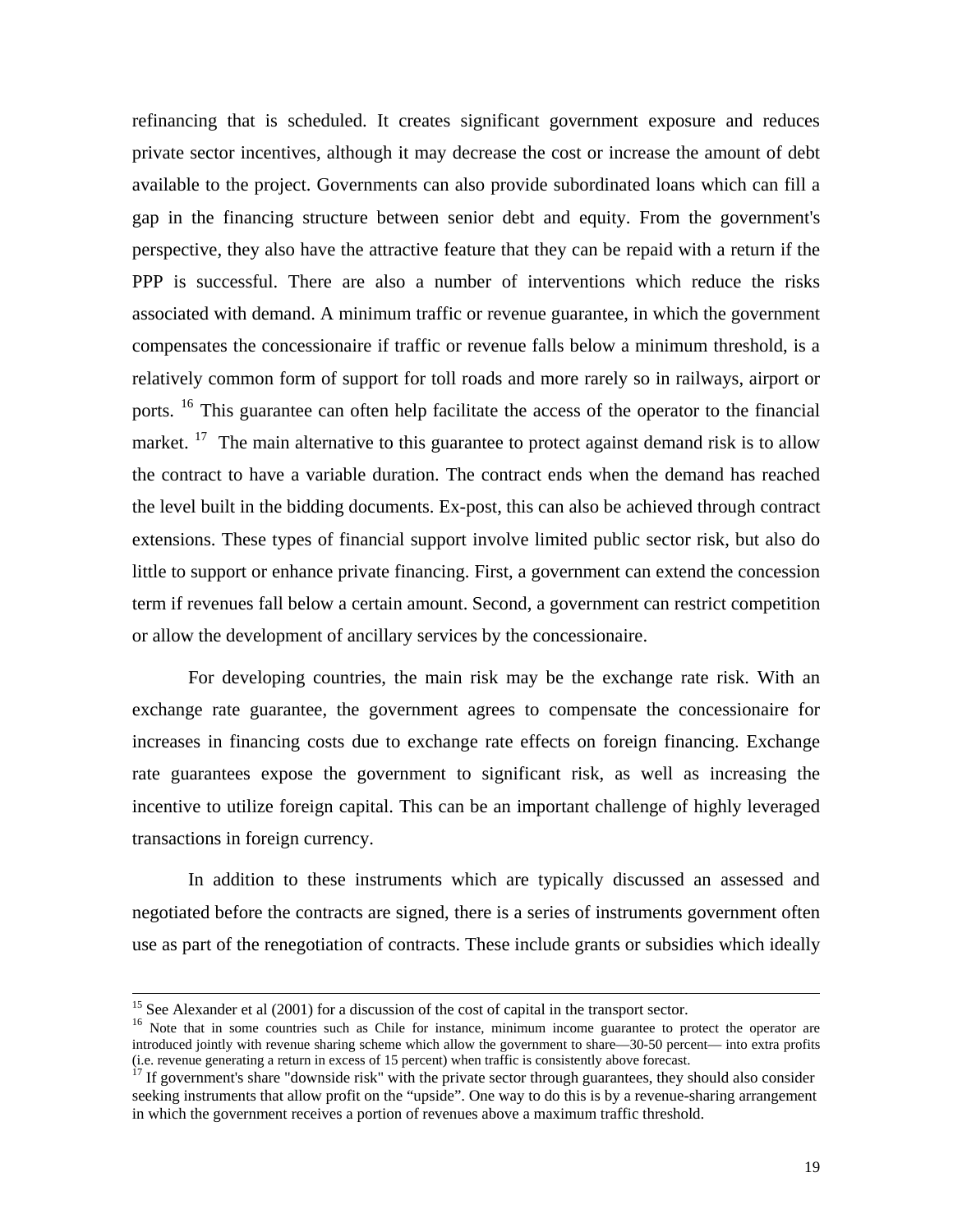should be identified ex-ante but which are more common as part of contract restructuring, at least in the transport sector. In Argentina, this subsidy took the form of a forgiveness of accumulated payments due to the government for the right to operate the concession. In general, these grants or subsidies have no provision for repayment. A common approach to commit to subsidies ex ante in some OECD countries is the provision of subsidies through shadow tolls. Under a shadow toll, the government contributes a specific payment per vehicle to the concessionaire. Because they are paid over time, they may be less of a burden on the public budget. The drawback of shadow tolls, though, is that they may not provide investors with much protection from revenue risks. In addition, the payment of shadow tolls over time creates a credit risk for concessionaires. These inefficiencies can be reduced in a number of ways, such as a declining payment schedule as volumes increase or a maximum traffic level beyond which shadow tolls are not paid. Output-based aid (OBA) is another example of subsidy driven PPP. In this case, it is a mechanism for providing explicit performance-based subsidies to support the delivery of basic services where policy concerns—such as limited affordability for some consumers, a desire to capture positive externalities, or the infeasibility of imposing direct user fees—justify public funding to complement or replace user fees.

#### **5.2 Institutional roles of government in PPPs**

While these financing dimensions of the additional role of government in PPP are quite essential, they are relatively simple in relation to regulation and monitoring responsibilities, the second main role of the public sector in PPP. Normally the government that perceives the need for an infrastructure project and determines whether it is suitable for PPPs. In some countries, special units are prepared to package and preparare the PPPs on behalf of the government.<sup>[18](#page-22-0)</sup> The specifics, of course, will depend partly on the political and economic situation facing the country, as well as the characteristics of the project itself. It might be necessary to enact specific legislation, or even to change the constitution, to enable the financing to proceed. (Many national constitutions prohibit private ownership or control of essential public facilities.) In addition, since PPPs are critically dependent on

<span id="page-22-0"></span> $18$  Dutz et al (2006)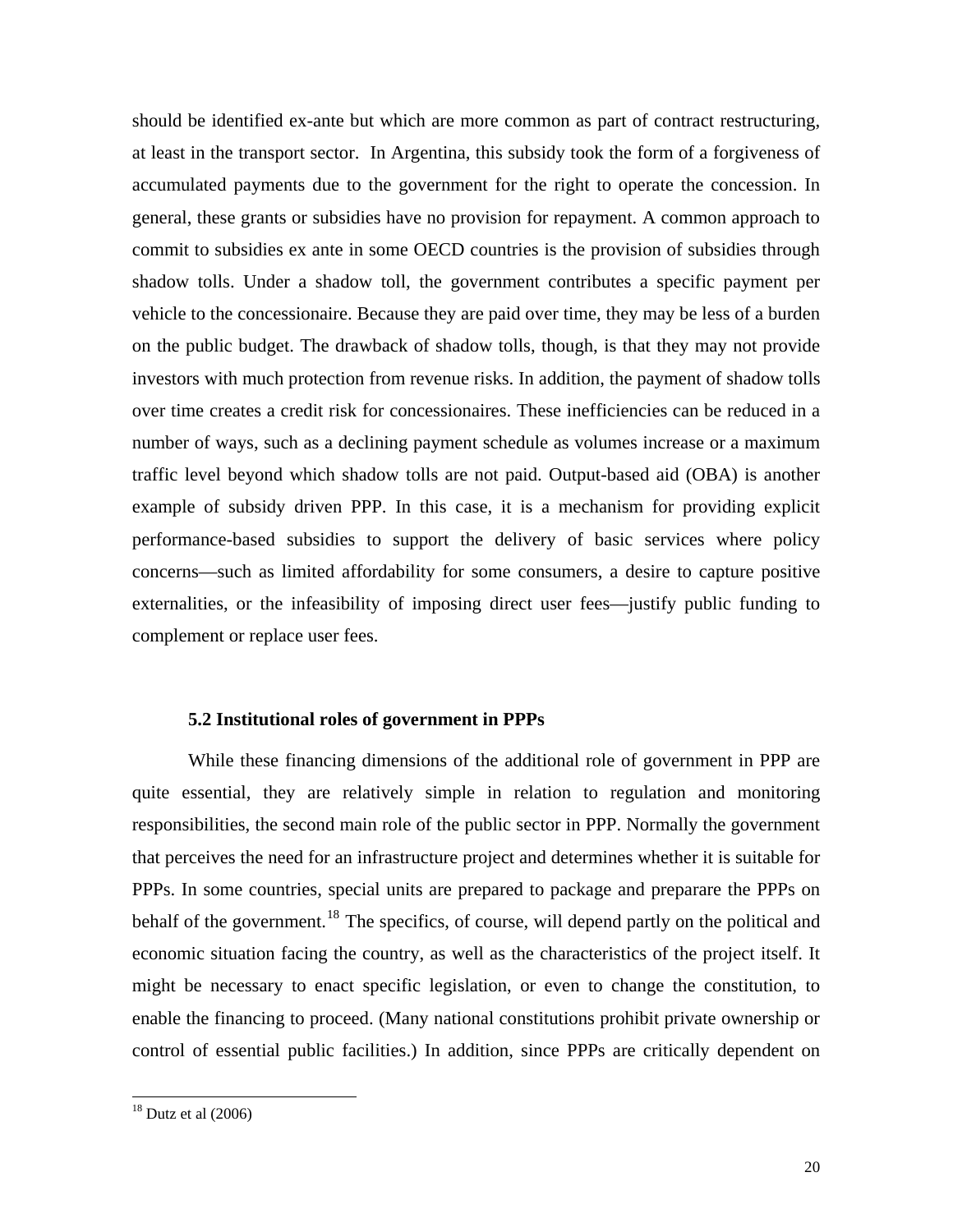contractual obligations between many parties to the deal, it might be necessary to enact legislation specific to the project or sector. It also may require clarifying laws relating to the recognition and enforcement of contractual obligations and security rights, or the laws relating to nationalization, expropriation, and arbitration. The regulatory regime within which the project is to function should also be clearly defined.

Maybe the most underestimated institutional dimension around PPP transactions is the set up of the institutional capacity to monitor the contract. The standard suggestion is to create an independent regulator who will monitor the commitments made by all parties to the PPP and is accountable to all these parties, including the users, for the effectiveness with which it delivers this regulation function. This academic recommendation has not been overwhelmingly endorsed in the transport sector. While independent regulatory institutions are quite a common match for PPP arrangements in utilities services such as electricity, telecommunications or water services, they are not as common for the transport sector. Indeed, few countries have created a transport regulator that monitors all PPP across subsectors. Most are in Latin America and even then, in most cases, land transport and waterborne transport are generally handled by different agencies.

In most cases, the PPPs are regulated by a public sector agency specialized in a specific sector. Road Agencies supervise both public and private roads and often have a responsibility to monitor transactions associated with secondary roads. Ports, airports or railways PPPs are generally controlled by a specialized agency. Ports authorities generally enjoy that mandate for ports but are generally assigned a single or a set of ports. They are responsible for the management of the PPPs in the port under their mandate. In countries with multiple ports, a national agency often supervises all the local port authorities and in some instances may manage the award of the concessions in each port even though their monitoring is assigned to the local port authorities. Similar arrangements are observed for airports. A single authority is generally responsible for the award of airport concessions but in countries with multiple airports, local supervision of compliance with the contractual commitments is not uncommon. Rail is simpler. Concessions are generally regional and in most country, they cover the whole country. The most common institutional arrangement in that case is a single regulator for all rail concessions. In large countries with significant passenger and in particular suburban transport as in Argentina or Brazil for instance, the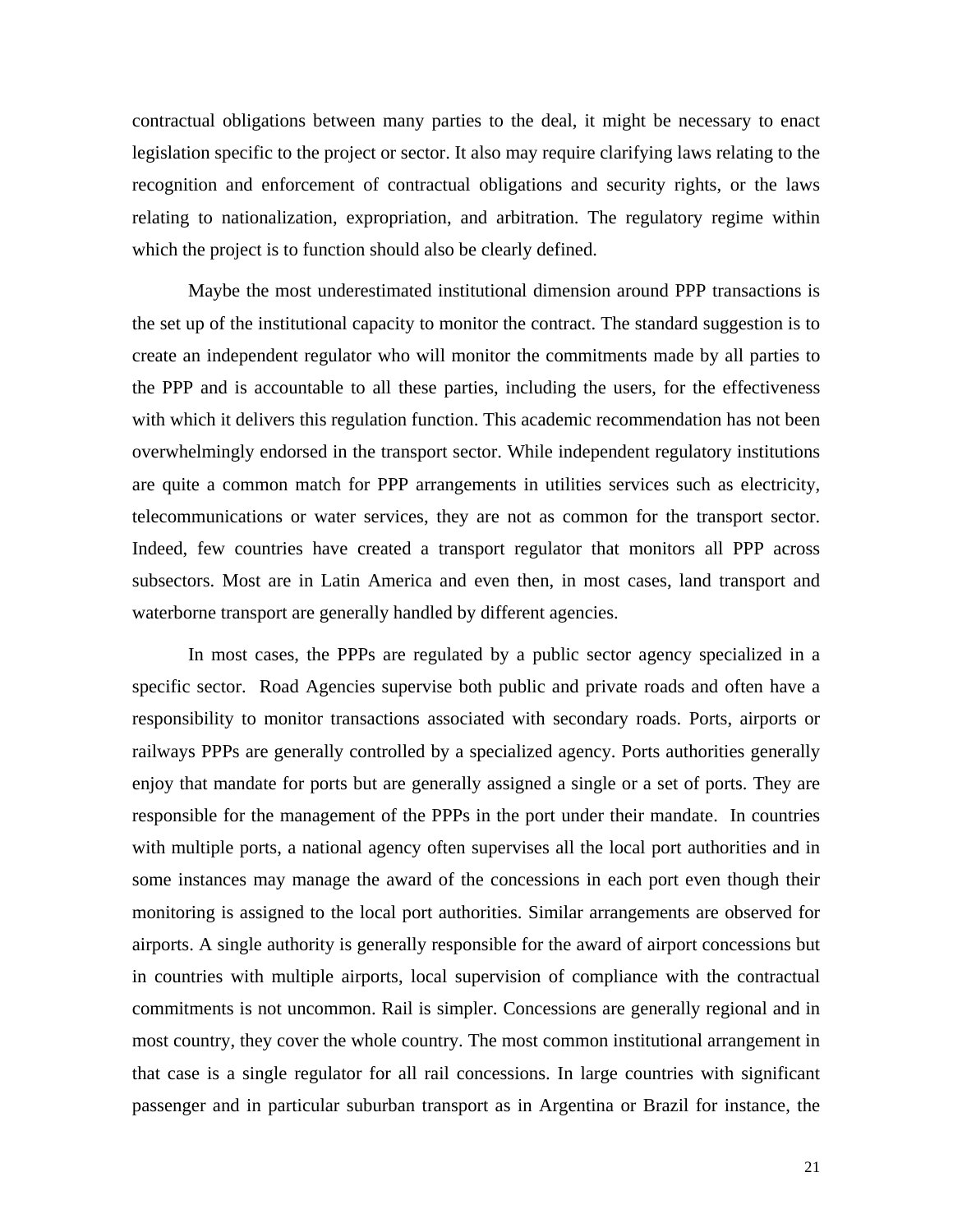passenger and freight rail services are unbundled and the management and key PPP decisions of passenger rail services are often assigned to the cities or municipalities served by these suburban operators.

The main advantage of a national model of regulation of all transport infrastructures is it ensures consistency in the handling of sectors across the country. It also allows the countries with limited human capital to do the most with the scarce skills available. The main disadvantage is the government loses sometimes much needed flexibility to deal with sector or regional specificities. There is no clear best practice benchmark. For the road sector, after a number of failed attempts, road agencies are starting to deliver in terms of maintenance as well as in terms of investment choice and implementation. The Port sector is starting to realize it needs to look for a new model as the nature of the business is changing. <sup>[19](#page-24-0)</sup> The main challenge for the airport sector has been the difficulties encountered in addressing jointly military and civilian needs in airports. It is still adjusting to the fast growing traffic and it is likely that this sector will have to rethink its model as well once the market will have settled. Overall, an unbundled model also creates some problems in terms of the coordination of the subsector's policies. One of the reasons why some many countries have a hard time supporting effectively the development of effective multimodalism is the atomization of the policy design and regulation of transport activities in the assignment of government responsibilities. The main solution to this coordination problem is to rely on a competition agency to address any concern of inconsistent regulatory decisions. This option is however limited to many countries who do not have a competition agency or the necessary skills in those agencies.

# **6. Concluding Comments**

Recurrent developments in emerging financial markets and the recent credit crisis catalyzed by the US mortgage crisis have so far not dramatically changed the appetite for transport infrastructure projects. Transport infrastructure projects that have significant commercial risk will face ever higher interest rates, with debt premia for political, currency, regulatory, and sectoral risks. They will also face lower equity contributions with some

<span id="page-24-0"></span><sup>&</sup>lt;sup>19</sup> Estache and Trujillo (20007)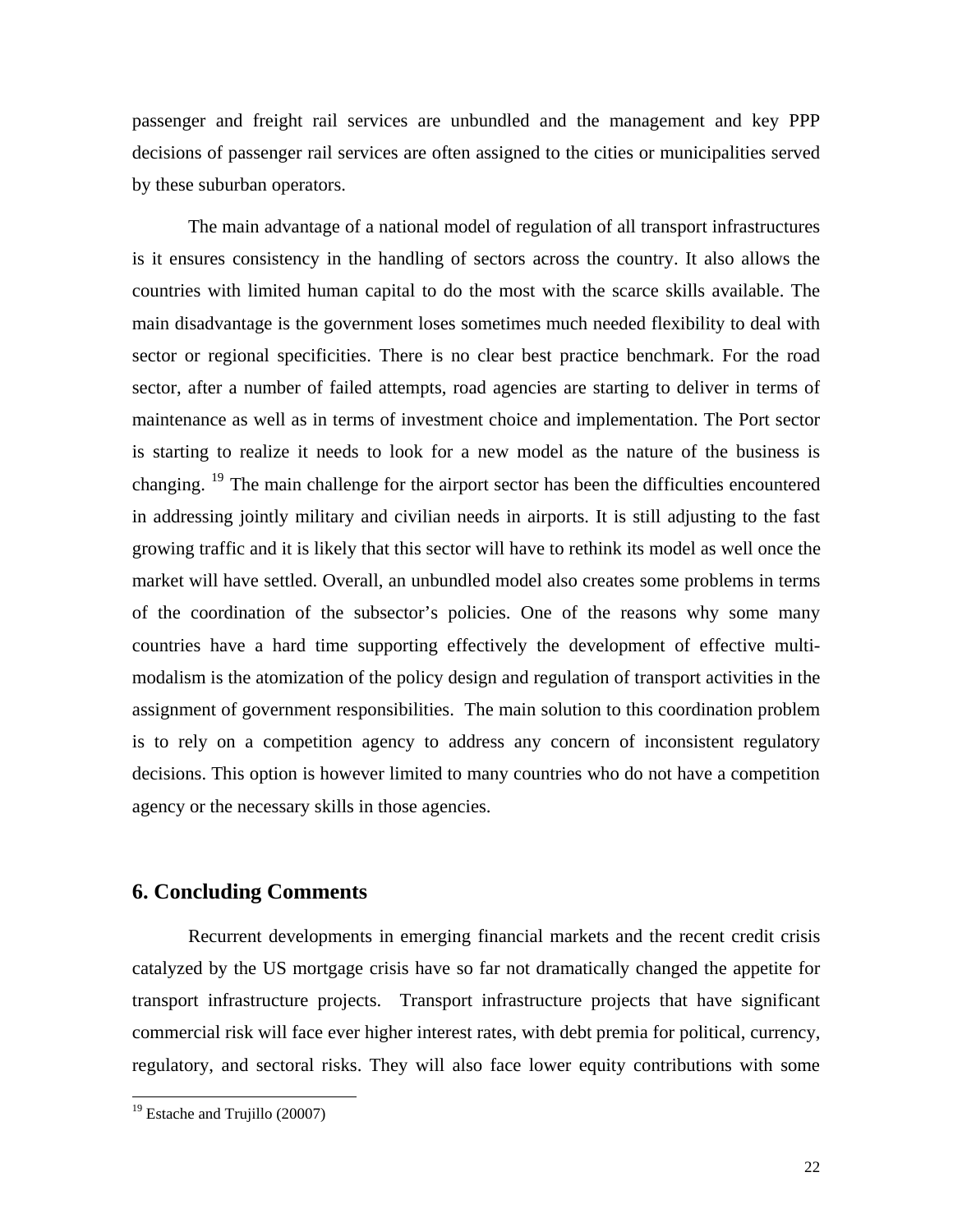actors unwilling to put more than 5-10% of equity in the PPP, in particular in developing countries.<sup>[20](#page-25-0)</sup> The substitution of construction equity for portfolio equity will not suffice. Depending on the particular project, rates of LIBOR plus 6 to 10 percent should not be unexpected. In addition, widely used performance indicators such as Debt Service Cover Ratios have been adjusted, so that previous standards such as coverage of 1.5 times interest payments now are commonly 2.0 times or even higher. As a result, there will be increasing pressure for governments to make become involved as equity holders in these projects or government will be increasingly asked to provide guarantees.

PPP efforts in transport, in particular in developing countries, are shifting from new projects to the privatization, rehabilitation, and expansion of existing facilities. The established track records of many facilities lower perceived risks and also the associated revenue stream from the outset to cover capacity additions have become key elements in transport PPPs.. Efforts to bundle transport projects into PPP "packages" for both revenue diversification and to obtain cash flows from a portfolio to fund specific investments within the package of facilities have also increased over time as obvious ways of minimizing or spreading the risks.

Transport PPPs seem to be in the hands of an increasingly concentrated number of actors, including operators, sponsors, bankers, and investors. In transport, just as in other public utilities, about fifteen to twenty project players have emerged at the aggregate level and even less within each subsector. This group is characterized by large size and large capacity to invest; (relatively) low cost of capital with deep access to financial markets; sophisticated development skills; and strong financial support from their parent companies. It is also an increasingly multinational club with a global presence in competitive and noncompetitive transactions. While local investors and others may participate in specific niches, these major organizations have become quite effective at setting the acceptable standards and de facto practices in transport project finance.

As the key actors are increasingly well known and as transport policy and regulatory institutions start to be able to deliver on their mandates, PPPs will become more effective policy tools in developing countries. The road to success has been—and still is--

<span id="page-25-0"></span> $20$  See Correia et al (2006)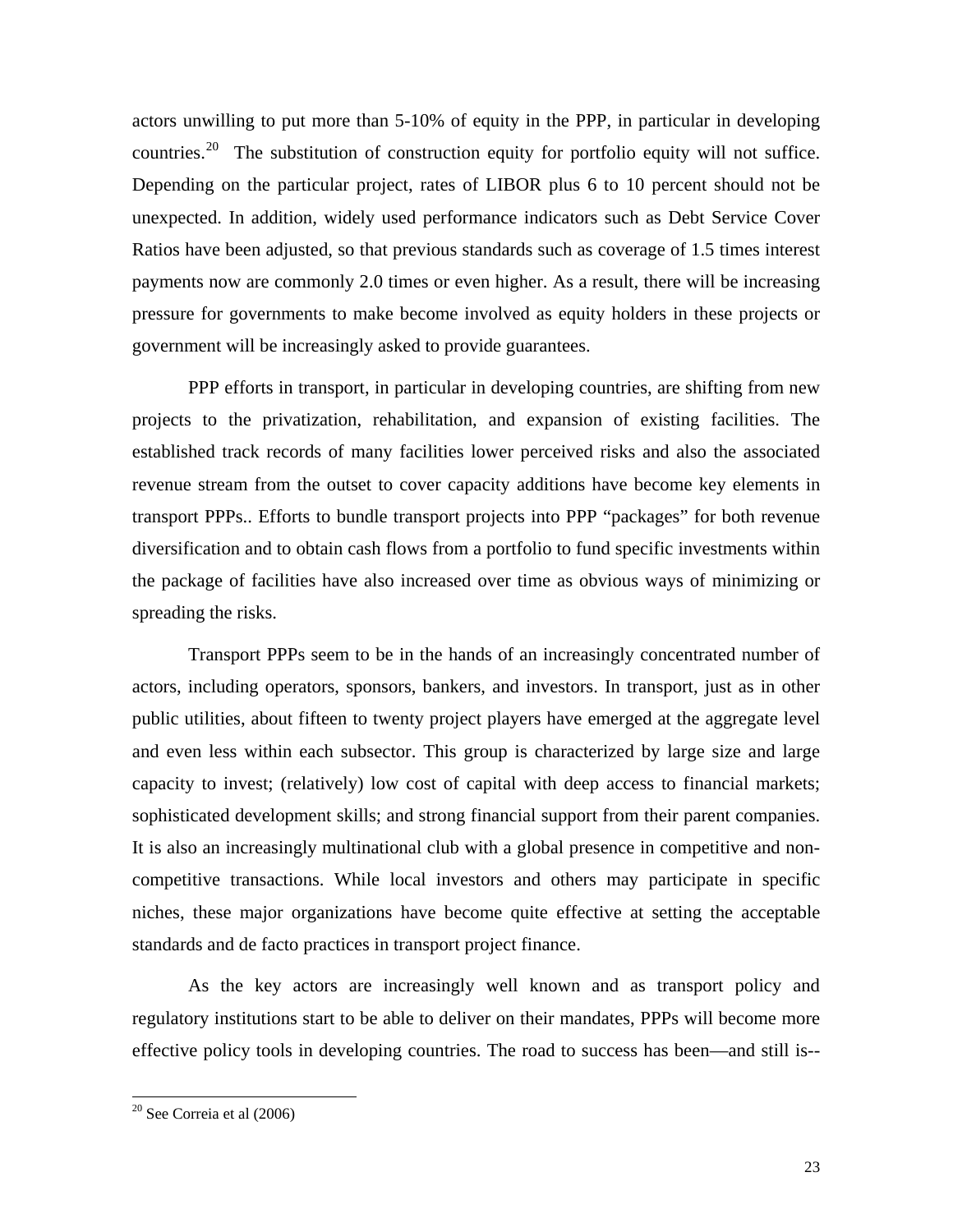long, simply because governments and their policy advisers have somehow been slow to learn from mistakes. There are enough success stories to be confident about the future of PPPs as an instrument of transport policy. The hopes should however be limited to those activities for which PPP can help (ports, airports and high traffic roads for investment. For some countries with high commercial, institutional or political risks, PPPs are not going to be the optimal option for many of their transport needs. For all the others, ignoring them would be just as bad a policy decision.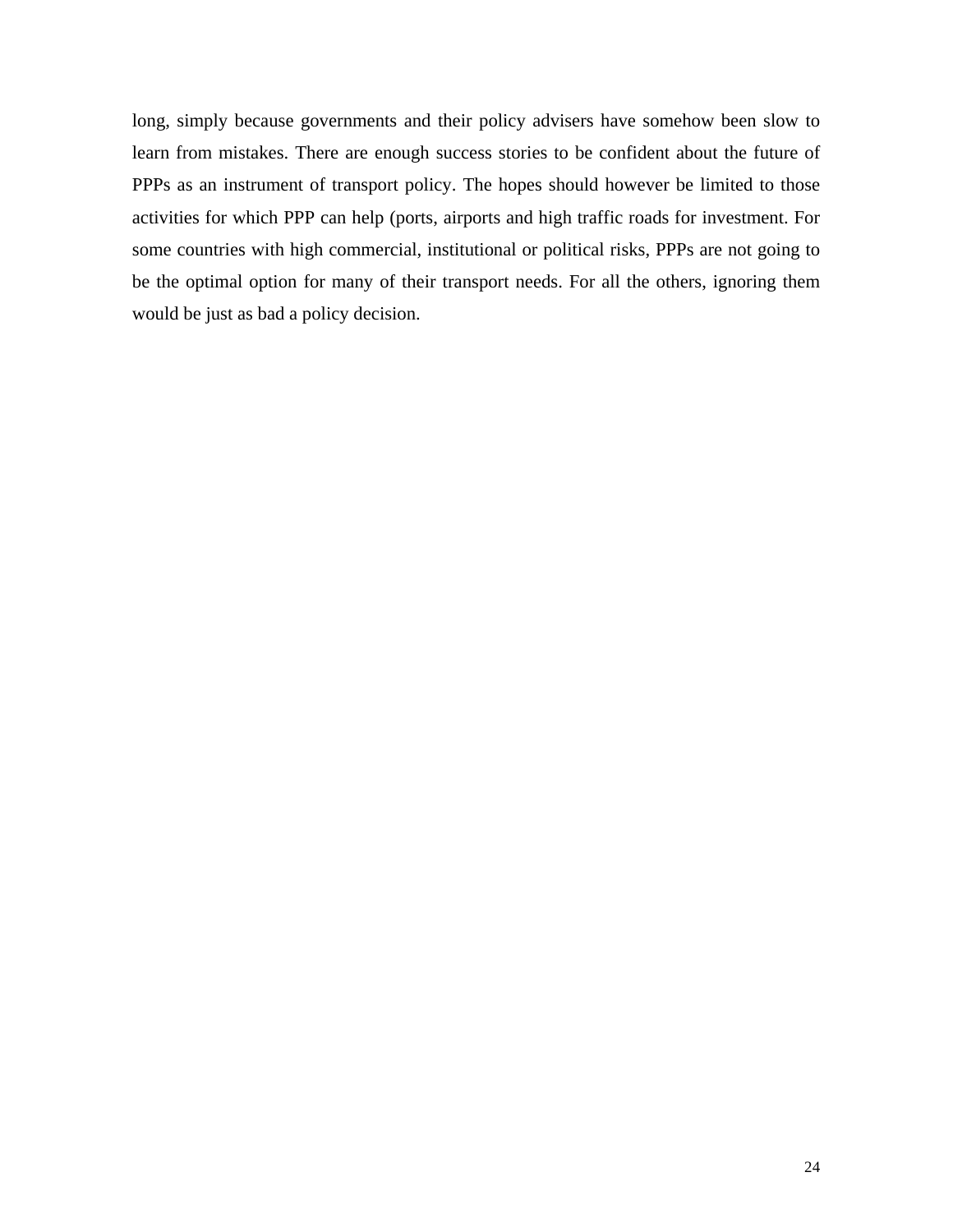#### **Bibiliography**

- Alexander, I., A. Estache and A. Oliveri (2001), *"A few things transport regulators should know about risk and the cost of capital"* (2001), **Utilities Policy**, Volume 9, 1-13
- Athias, L. and S. Saussier (2007), Contractual Flexibility or Rigidity for Public Private Partnerships? Theory and Evidence from Infrastructure Concession Contracts, mimeo, ATOM, Paris
- Brown, C. (2005), "*Financing Transport Infrastructure: For Whom the Road Tolls*", **The Australian Economic Review**, vo. 38, 4, 431-438
- Correia, L., A. Estache and S. Jarvela (2006), *"Is Debt Replacing Equity in Regulated Privatized Infrastructure in Developing Countries?,* **Utilities Policy,** Vol. 14 (2), June , Pages 90-102
- Dutz, M.,C. Harris, I. Dhingra and C. Shugar (2006): "*PPP Unites, , What Are They, and What Do They Do"* Public Policy for the Private Sector, Policy Note no. 311, September
- Engel, E., R. D. Fischer and A. Galetovic (2007), "*The basic public finance of publicprivate partnerships",* mimeo, Yale University
- Engel, E., R. D. Fischer and A. Galetovic (2001), "*Least-present-value-of-revenue auctions and highway franchising"*, **Journal of Political Economy,** 109, 993-1020
- Estache, A. and L. Trujillo (2007), Global economic changes and the future of port authorities", mimeo, The World Bank
- Estache, A. and L. Trujillo (2007), Transport cost levels, productivity and efficiency measures: Some theory and main policy uses" in **OECD-ECMT Round Table 132**,
- Estache, A. (2006), "*PPI divorces vs. PPI partnerships in Infrastructure",* **Review of Industrial Organization**
- Estache and Serebrisky (2004) *"Where do We Stand on Transport Infrastructure Deregulation and Public-Private Partnerships?"* **OECD-ECMT Round Table 129**
- Flyvbjerg; B., M. Skamris Holm and S. L. Buhl. (2005) "*[How \(In\)accurate Are Demand](http://flyvbjerg.plan.aau.dk/Traffic91PRINTJAPA.pdf)  [Forecasts in Public Works Projects? The Case of Transportation.](http://flyvbjerg.plan.aau.dk/Traffic91PRINTJAPA.pdf)*" **Journal of the American Planning Association,** vol. 71, no. 2, Spring , pp. 131-146.
- Flyvbjerg;B., N. Bruzelius and W. Rothengatter (2003).*[Megaprojects and Risk: An](http://www.amazon.com/exec/obidos/tg/detail/-/0521009464/)  [Anatomy of Ambition.](http://www.amazon.com/exec/obidos/tg/detail/-/0521009464/)* Cambridge University Press
- Grimsey, D. andM. Lewis (2005), *"Are Public Private Partnerships value for money? Evaluating alternative approaches and comparing academic and practioners views",* **Accounting Forum** 29, 345-378
- Guasch, J.L. (2004), *Granting and Renegotiating Infrastructure Concessions: Doing it right,* Washington, DC. The World Bank